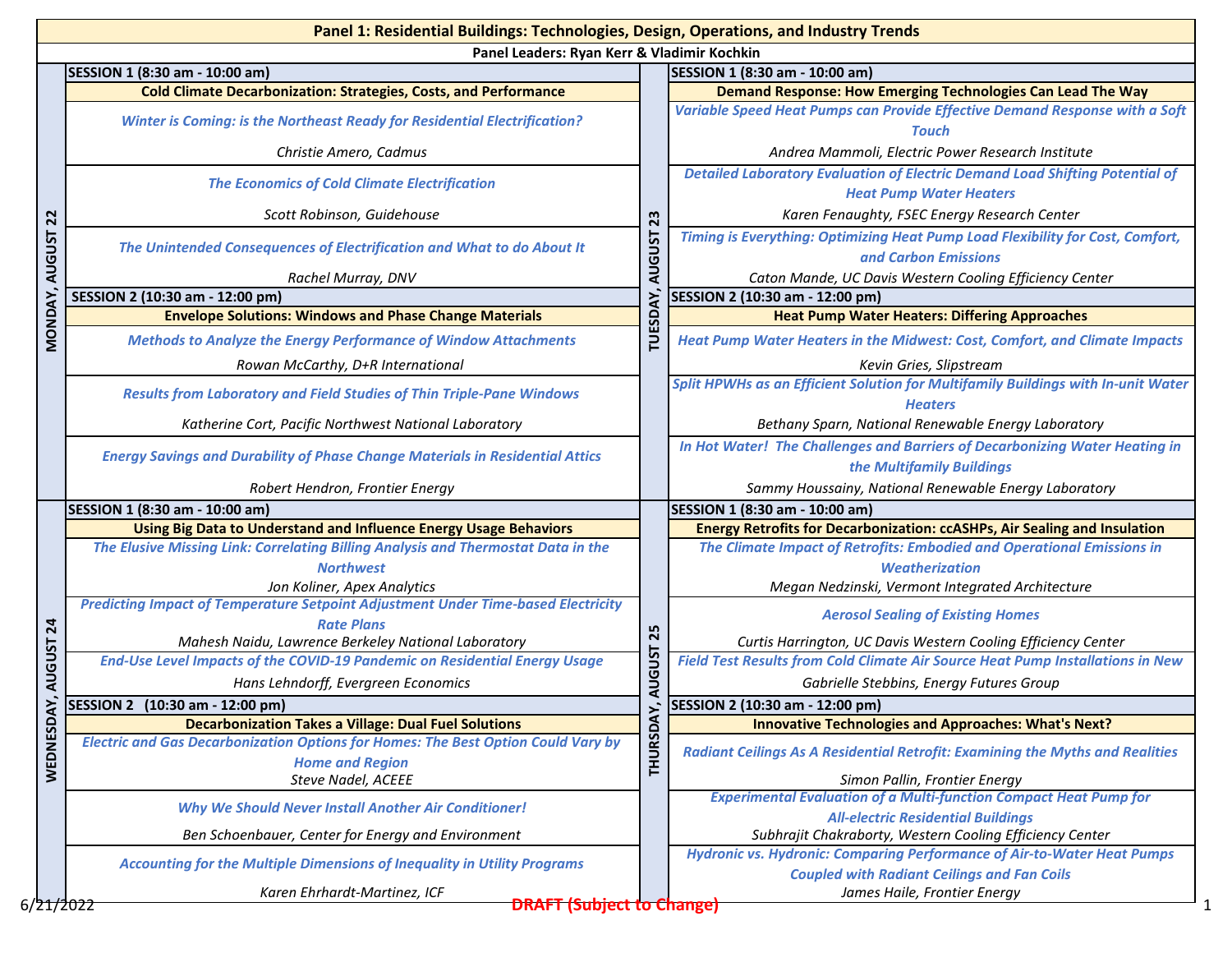|                | <b>Panel 1 continued</b>                                                                  |  |  |  |  |
|----------------|-------------------------------------------------------------------------------------------|--|--|--|--|
|                | SESSION 1 (8:30 am - 10:00 am)                                                            |  |  |  |  |
|                | Home Energy System Controls: More Important than Ever                                     |  |  |  |  |
|                | Help! I Can't Figure out How to Set the Clock on my Microwave Oven and Now I Need to      |  |  |  |  |
|                | Program the Controls for my Heat Pumps, Batteries, Solar Panels, and Electric Vehicle     |  |  |  |  |
|                | Dave Intner, Southern California Edison                                                   |  |  |  |  |
|                | <b>Validation of HVAC Hardware-In-the-Loop Simulation for Advanced Control Strategies</b> |  |  |  |  |
| 26             | in Smart Homes                                                                            |  |  |  |  |
|                | Sugirdhalakshmi Ramaraj, National Renewable Energy Laboratory                             |  |  |  |  |
|                | <b>Evaluation of Condensation Risk Mitigation Methods for Residential Ceiling Cooling</b> |  |  |  |  |
|                | <b>Systems</b>                                                                            |  |  |  |  |
|                | Stephen Chally, Frontier Energy                                                           |  |  |  |  |
| FRIDAY, AUGUST | SESSION 2 (10:30 am - 12:00 pm)                                                           |  |  |  |  |
|                |                                                                                           |  |  |  |  |
|                |                                                                                           |  |  |  |  |
|                | <b>OPEN SESSION</b>                                                                       |  |  |  |  |
|                |                                                                                           |  |  |  |  |
|                |                                                                                           |  |  |  |  |
|                |                                                                                           |  |  |  |  |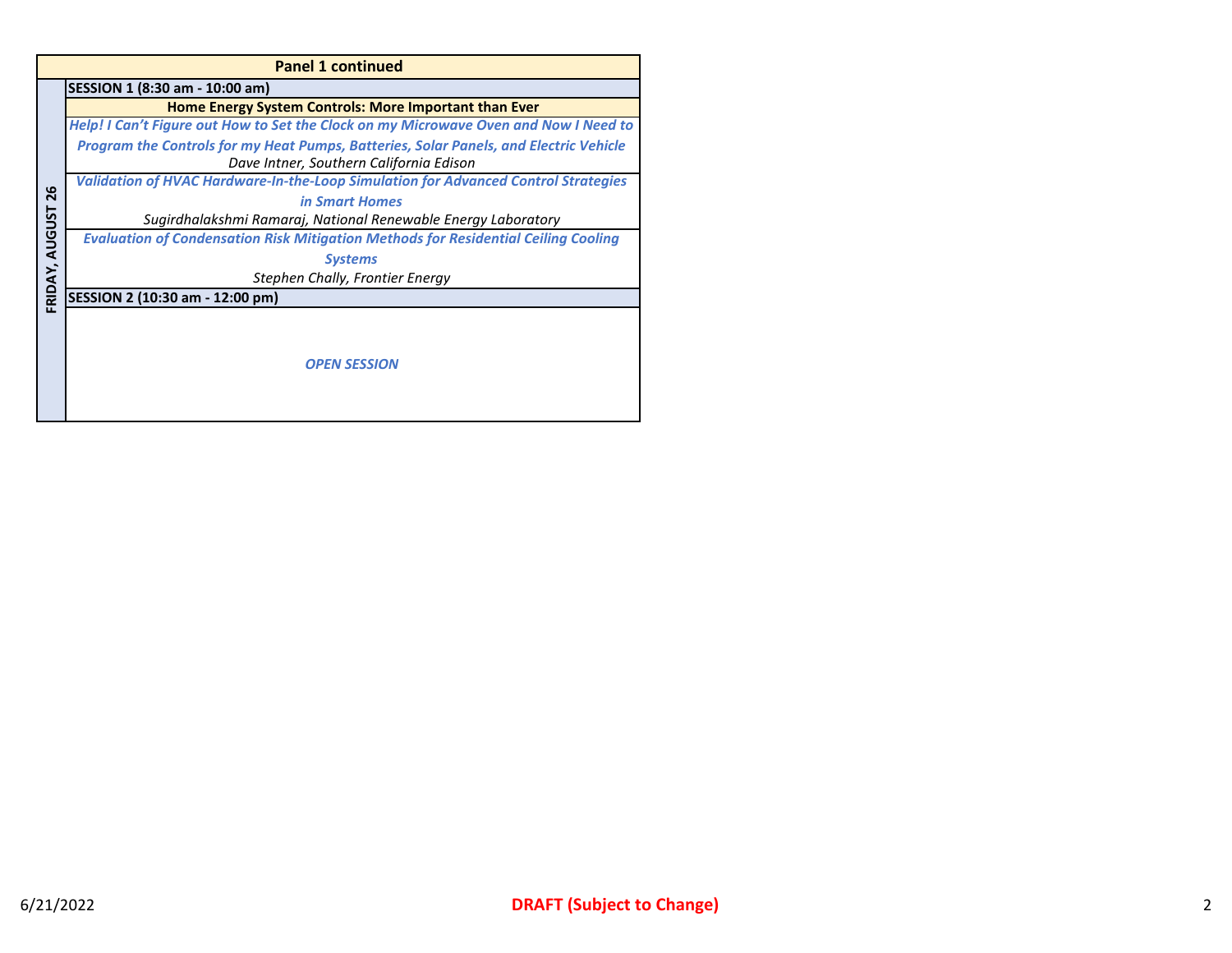|                      | Panel 2: Residential Buildings: Program Design, Implementation, and Evaluation                      |                                |                                                                                                                            |  |  |
|----------------------|-----------------------------------------------------------------------------------------------------|--------------------------------|----------------------------------------------------------------------------------------------------------------------------|--|--|
|                      | Panel Leaders: Lena Burkett & Amit Kulkarni                                                         |                                |                                                                                                                            |  |  |
|                      | SESSION 1 (8:30 am - 10:00 am)                                                                      |                                | SESSION 1 (8:30 am - 10:00 am)                                                                                             |  |  |
|                      | <b>Electrification</b>                                                                              |                                | <b>Marketplace</b>                                                                                                         |  |  |
|                      | Decarbonization of Affordable Multifamily Housing: A Comparative Analysis of                        |                                | <b>Efficient Shopping for All: A Climate Imperative within Reach</b>                                                       |  |  |
|                      | <b>Program Approaches</b><br>Charlotte Cohn, ACEEE                                                  |                                |                                                                                                                            |  |  |
|                      |                                                                                                     |                                | Anne Arquit Niederberger, Enervee<br><b>Energy Savings without Incentives - Evaluated Results from Utility Marketplace</b> |  |  |
|                      | <b>Retooling Multifamily Programs to Accelerate Electrification Retrofits</b>                       | <b>Deployments in Illinois</b> |                                                                                                                            |  |  |
|                      | Nick Dirr, Association for Energy Affordability                                                     | 23                             | Anne Arquit Niederberger, Enervee                                                                                          |  |  |
| AUGUST <sub>22</sub> |                                                                                                     |                                | <b>Global Assessment of Appliance Energy Efficiency Standards and Labelling Programmes</b>                                 |  |  |
|                      | <b>AUGUST</b><br><b>Exploring Barriers to Electrification</b>                                       | <b>Achievements, 2021</b>      |                                                                                                                            |  |  |
|                      | Melanie Munroe, Opinion Dynamics                                                                    |                                | Mark Ellis, 4E TCP                                                                                                         |  |  |
| MONDAY,              | SESSION 2 (10:30 am - 12:00 pm)                                                                     | <b>DAY</b>                     | SESSION 2 (10:30 am - 12:00 pm)                                                                                            |  |  |
|                      | <b>Energy Affordability</b>                                                                         |                                | <b>Unique Needs of Underserved Populations</b>                                                                             |  |  |
|                      | <b>Accounting for Equity in Benefit Cost Analysis</b>                                               | TUESI                          | <b>Translation is Not Enough: Meaningfully Serving Communities Speaking Languages</b>                                      |  |  |
|                      |                                                                                                     |                                | <b>Other Than English</b>                                                                                                  |  |  |
|                      | Natalie Fortman, E4TheFuture                                                                        |                                | Liz Kelley, ILLUME Advising<br><b>Delivering Energy Savings - The Unique Needs of Residential Manufactured Home</b>        |  |  |
|                      | <b>Going the Distance: Sustained Energy Burden Reduction through Energy Efficiency</b>              |                                | <b>Customers</b>                                                                                                           |  |  |
|                      | Hassan Shaban, Empower Dataworks                                                                    |                                | Dillon Teal, APTIM                                                                                                         |  |  |
|                      | <b>Financing Energy Upgrades: Not a "One Size Fits All" Proposition</b>                             |                                | <b>TBD</b>                                                                                                                 |  |  |
|                      |                                                                                                     |                                |                                                                                                                            |  |  |
|                      | David Meisegeier, ICF<br>SESSION 1 (8:30 am - 10:00 am)                                             |                                | SESSION 1 (8:30 am - 10:00 am)                                                                                             |  |  |
|                      | <b>Making Stronger Connections</b>                                                                  |                                | <b>Pump up the Volume</b>                                                                                                  |  |  |
|                      | <b>Thermostat Setting Preferences and Implications for Smart Thermostat Programs</b>                |                                | <b>Maximizing Mini-split Potentials</b>                                                                                    |  |  |
|                      |                                                                                                     |                                |                                                                                                                            |  |  |
|                      | Jackie Berger, APPRISE<br><b>Factors Affecting Override Behavior during Demand Flexibility from</b> |                                | Jason Treger, Sustainabilist                                                                                               |  |  |
|                      | <b>High-resolution Smart Thermostat Data</b>                                                        |                                | <b>Air-Source Heat Pumps: Equipment Metrics for Programs</b>                                                               |  |  |
| $\overline{24}$      | Opeoluwa Wonuola Olawale, National Renewable Energy Laboratory                                      | 25                             | Robb Aldrich, Steven Winter Associates                                                                                     |  |  |
| <b>AUGUST</b>        | <b>Expanding Energy Efficiency Open Source Measurement Methods to Incorporate</b>                   |                                |                                                                                                                            |  |  |
|                      | <b>Demand Response for Grid Stability</b>                                                           | <b>AUGUST</b>                  | <b>Electric Service for the 21st Century</b>                                                                               |  |  |
|                      | Joe Glass, Recurve                                                                                  |                                | Benjamin Zank, Energy Solutions                                                                                            |  |  |
| DAY,                 | SESSION 2 (10:30 am - 12:00 pm)                                                                     | λ.                             | SESSION 2 (10:30 am - 12:00 pm)                                                                                            |  |  |
|                      | <b>Big Data for Big Changes</b>                                                                     |                                | <b>Non-Energy Impacts</b>                                                                                                  |  |  |
| WEDNES               | <b>Using Big Data to Assess Energy System Transitions in Under-resourced Communities</b>            | <b>THURSD</b>                  | <b>Evaluation of Programs for "Hard to Reach" Customers and Leveraging</b><br><b>Non-Energy Impacts (NEIs)</b>             |  |  |
|                      | Marc Costa, The Energy Coalition                                                                    |                                | Arlene Lanciani, Consortium for Energy Efficiency                                                                          |  |  |
|                      |                                                                                                     |                                | <b>Health Benefits of End-use Electrification and Renewables in Building Sectors: An</b>                                   |  |  |
|                      | <b>Data-Driven, Equity-Centered Energy Efficiency for Multifamily Complexes</b>                     |                                | <b>Optimization Model</b>                                                                                                  |  |  |
|                      | Hal Nelson, Res-Intel                                                                               |                                | Haleh Moghaddasi, Texas A&M University                                                                                     |  |  |
|                      | <b>Remote Virtual Inspections: Enhancing Building Code Enforcement and Compliance</b>               |                                | <b>Climate Solutions Serving Vulnerable Communities in Northern Illinois: Monetizing ComEd's Energy</b>                    |  |  |
|                      | <b>Capacities</b>                                                                                   |                                | <b>Efficiency Programs' Non-energy Benefits for Cost-effectiveness Tests</b>                                               |  |  |
|                      | Jerica Stacey, International Code Council                                                           |                                | Patricia Plympton, Guidehouse                                                                                              |  |  |
|                      | <b>DRAFT (Subject to Change)</b><br>6/21/2022                                                       |                                |                                                                                                                            |  |  |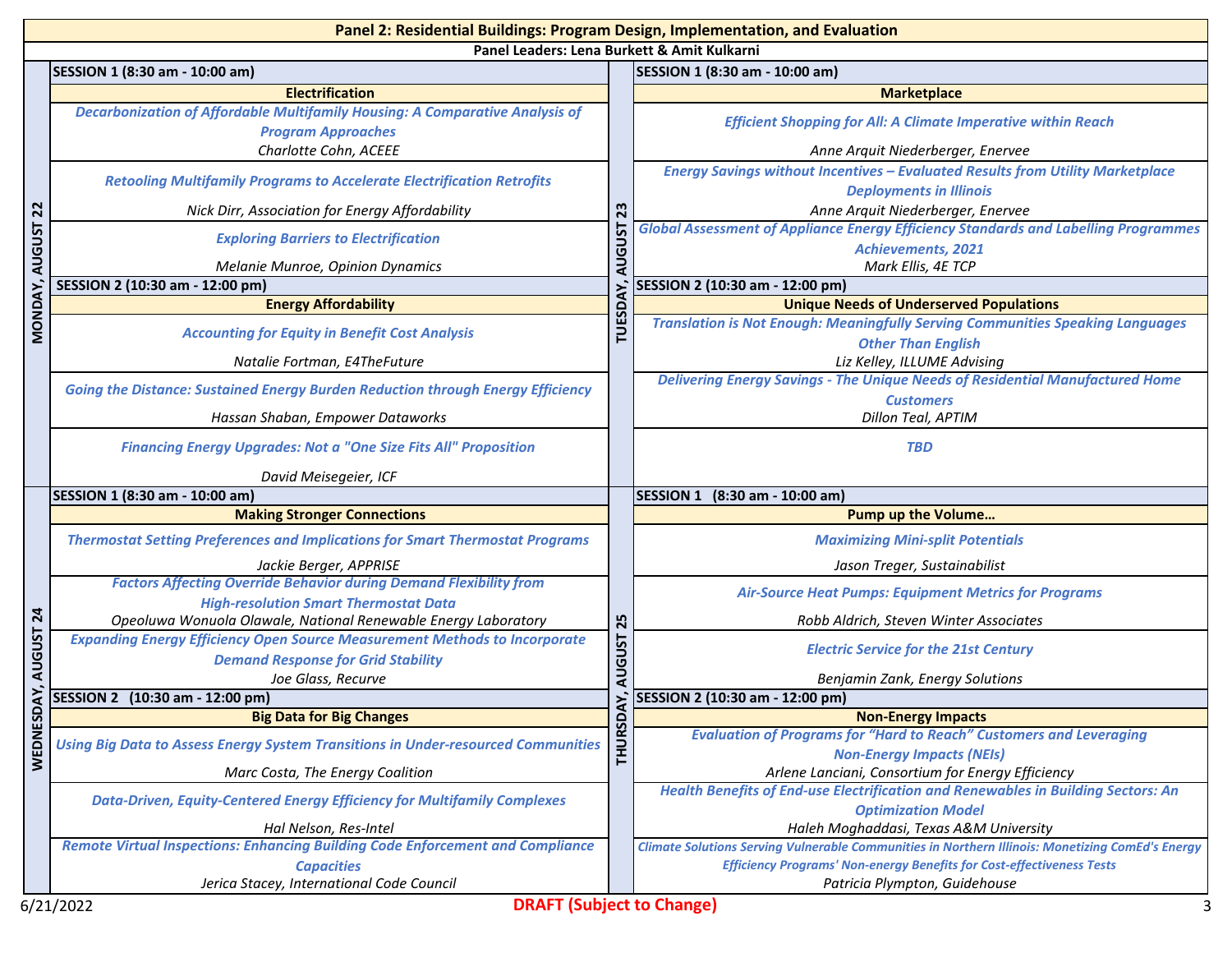|               | <b>Panel 2 continued</b>                                                                 |  |  |  |  |
|---------------|------------------------------------------------------------------------------------------|--|--|--|--|
|               | SESSION 1 (8:30 am - 10:00 am)                                                           |  |  |  |  |
|               | <b>Program Design</b>                                                                    |  |  |  |  |
|               | <b>Designing Virtual Assessments that Work</b>                                           |  |  |  |  |
|               | Sabrina Oudin, Franklin Energy                                                           |  |  |  |  |
|               | <b>Income-Qualified Program Innovations to Reduce Deferral Rates</b>                     |  |  |  |  |
|               | Molly Graham, Midwest Energy Efficiency Alliance                                         |  |  |  |  |
| 26            | <b>More Options, Better Outcomes: Increasing Deep Retrofit Participation and Savings</b> |  |  |  |  |
|               | with Expanded Measures                                                                   |  |  |  |  |
|               | Jennifer Amann, ACEEE                                                                    |  |  |  |  |
| <b>AUGUST</b> | SESSION 2 (10:30 am - 12:00 pm)                                                          |  |  |  |  |
|               | <b>Reaching Scale and Scaling Reach</b>                                                  |  |  |  |  |
| FRIDAY,       | <b>Building Workforce Capacity in the Green Economy</b>                                  |  |  |  |  |
|               | Laura Capps, Efficiency Vermont                                                          |  |  |  |  |
|               | <b>Advantages of Implementing a Scalable Building Energy Model (BEM)-Based</b>           |  |  |  |  |
|               | <b>Approach vs. Traditional Energy Audits</b>                                            |  |  |  |  |
|               | Mudit Saxena, Vistar Energy/XeroHome                                                     |  |  |  |  |
|               | Becoming a 10: A Closer Look at the U.S. Department of Energy Home Energy Score's        |  |  |  |  |
|               | <b>Updates, Improvements, and Expansion</b>                                              |  |  |  |  |
|               | Noel Merket, National Renewable Energy Laboratory                                        |  |  |  |  |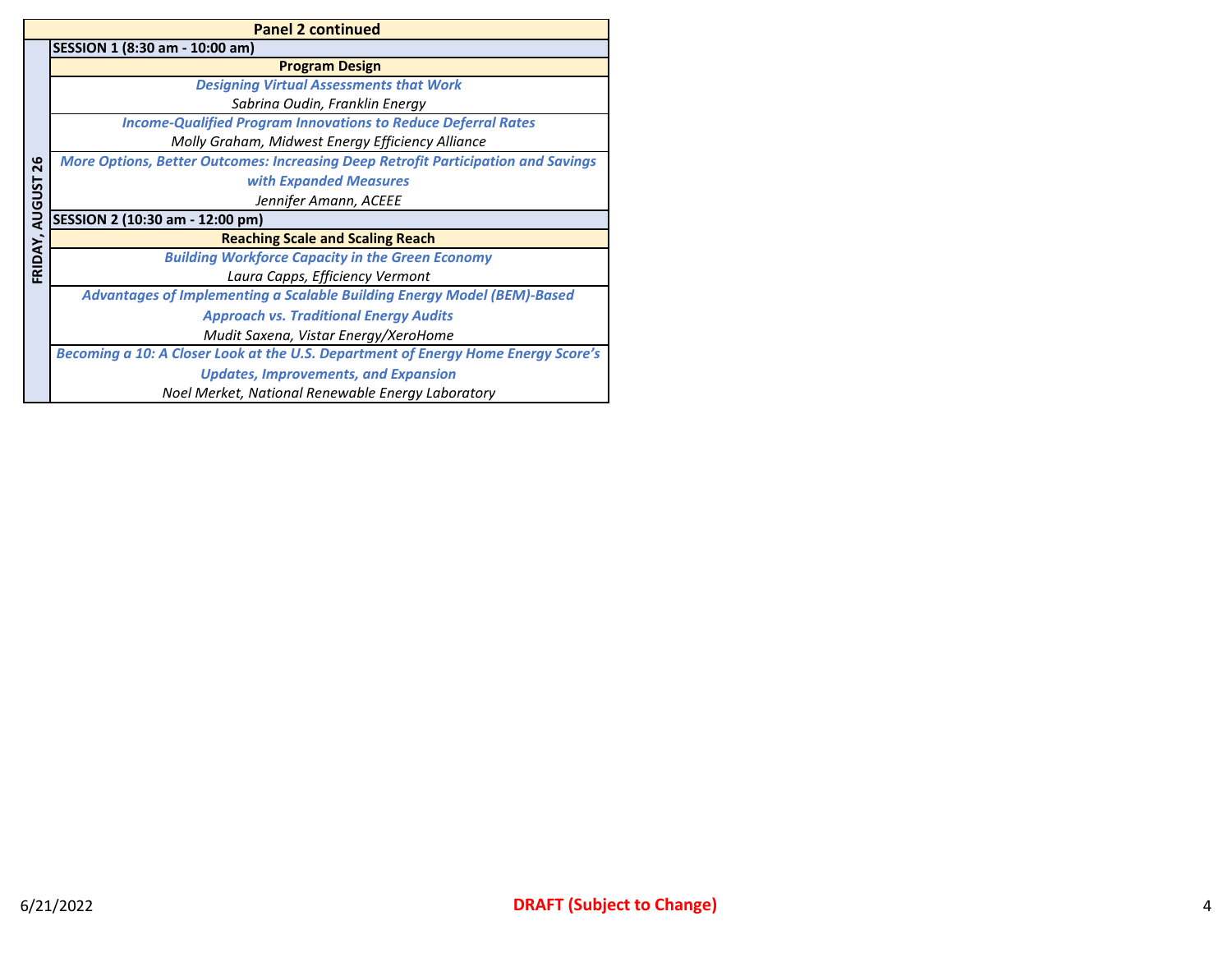|                | Panel 3: Commercial Buildings: Technologies, Design, Operations, and Industry Trends                                               |               |                                                                                           |  |  |  |
|----------------|------------------------------------------------------------------------------------------------------------------------------------|---------------|-------------------------------------------------------------------------------------------|--|--|--|
|                | Panel Leaders: Alexi Miller & Shanti Pless                                                                                         |               |                                                                                           |  |  |  |
|                | SESSION 1 (8:30 am - 10:00 am)                                                                                                     |               | SESSION 1 (8:30 am - 10:00 am)                                                            |  |  |  |
|                | The Healthy Buildings and Energy Nexus                                                                                             |               | <b>Decarbonizing Existing Buildings</b>                                                   |  |  |  |
|                | How Does Lighting for Wellness Affect Energy Use? Results from Simulation and<br><b>Laboratory Studies, and a Look Ahead.</b>      |               | <b>Automated Anomaly Detection and Diagnosis for Real Time Carbon Minimization</b>        |  |  |  |
|                | Jordan Shackelford, Lawrence Berkeley National Laboratory                                                                          |               | Hao Huang, Buildings Alive                                                                |  |  |  |
|                | <b>Energy Implications of Using Germicidal Ultraviolet Radiation to Combat SARS-</b><br>$COV-2$                                    |               | <b>Decarbonization Training for Facility Managers</b>                                     |  |  |  |
| $\overline{2}$ | Gabe Arnold, Pacific Northwest National Laboratory                                                                                 | 23            | Jillian Winterkorn, Eversource                                                            |  |  |  |
|                | <b>Energy Efficiency Measures to Improve Indoor Air Quality and Reduce the Spread</b>                                              |               | Can Electrification Find a Sweet Spot? Summarizing Field Data from Electrification Audits |  |  |  |
|                | of the SARS-CoV-2 Virus                                                                                                            |               | in Commercial and Industrial Buildings.                                                   |  |  |  |
| <b>AUGUST</b>  | Robert Mowris, Verified Inc.                                                                                                       | <b>AUGUST</b> | Carl Samuelson, Michaels Energy                                                           |  |  |  |
|                | SESSION 2 (10:30 am - 12:00 pm)                                                                                                    |               | SESSION 2 (10:30 am - 12:00 pm)                                                           |  |  |  |
|                | <b>What's after Zero: Net Zero Energy Buildings and Beyond</b>                                                                     | ۵             | Taking Electrification to Scale - Cities, States, and Beyond                              |  |  |  |
| MONDAY,        | <b>Challenges and Lessons Learned from an Analysis of Three Zero Energy Buildings</b>                                              | Ë             | <b>Audit Template Tool: Facilitating Data Driven Decision Making for Jurisdictions</b>    |  |  |  |
|                | Kate Hickox, Pacific Northwest National Laboratory                                                                                 |               | Supriya Goel, Pacific Northwest National Laboratory                                       |  |  |  |
|                | <b>Competition Between Ventilation and Cooling in Commercial Buildings and</b>                                                     |               | What's in Stock: Integrated Modeling of Building Electrification, Energy Efficiency, and  |  |  |  |
|                | <b>Implications for Energy Flexibility</b>                                                                                         |               | <b>Stock Turnover for New York City</b>                                                   |  |  |  |
|                | Caitlin McMahon, Stanford University                                                                                               |               | William Prindle, ICF                                                                      |  |  |  |
|                | <b>Cutting Carbon with Codes: Reducing the Worst Climate Impacts of Construction</b>                                               |               | <b>Cold Climate Packaged Heat Pumps - Finding Sasquatch</b>                               |  |  |  |
|                | Webly Bowles, New Buildings Institute                                                                                              |               | Evan Hallas, Taitem Engineering                                                           |  |  |  |
|                | SESSION 1 (8:30 am - 10:00 am)                                                                                                     |               | SESSION 1 (8:30 am - 10:00 am)                                                            |  |  |  |
|                |                                                                                                                                    |               |                                                                                           |  |  |  |
|                | <b>High Performance HVAC Opportunities</b>                                                                                         |               | <b>Cooking and Cultivation: (de)Carbonizing Comestibles and Consumables</b>               |  |  |  |
|                | <b>Heat Pump Controls: Decarbonizing Buildings While Avoiding Electric Resistance</b>                                              |               | <b>Data-Driven Energy Efficiency in Controlled Environment Agriculture</b>                |  |  |  |
|                | <b>Heating and Higher Net Peak Demand</b>                                                                                          |               | Jennifer Amann, ACEEE                                                                     |  |  |  |
|                | Jonathan McHugh, McHugh Energy Consultants<br><b>Including Economizer Efficiency in the Unitary Next Generation Test Procedure</b> |               | The Nexus of Energy Efficiency and Low GWP Refrigerants; Can We Meet Our Greenhouse       |  |  |  |
|                | <b>Standards</b>                                                                                                                   |               |                                                                                           |  |  |  |
| $\mathbf{z}$   |                                                                                                                                    |               | <b>Gas Emission Goals in Commercial Refrigeration?</b>                                    |  |  |  |
|                | Robert Mowris, Verified<br>DO AS We Say (and As We Do): Maximizing HVAC Efficiency, Flexibility and                                | 25            | Jim Kelsey, kW Engineering                                                                |  |  |  |
|                |                                                                                                                                    |               | <b>Cooking Up Carbon Reductions: Equipment Upgrades and Fuel Switching Strategies to</b>  |  |  |  |
| <b>AUGUST</b>  | <b>Resiliency with High Efficiency Dedicated Outdoor Air Systems</b>                                                               | <b>AUGUST</b> | <b>Reduce Emissions from Commercial Kitchens</b>                                          |  |  |  |
|                | Jordan Pratt, Energy 350<br>SESSION 2 (10:30 am - 12:00 pm)                                                                        |               | Adam Spitz, ICF<br>SESSION 2 (10:30 am - 12:00 pm)                                        |  |  |  |
|                | <b>Can We Control It?</b>                                                                                                          | <b>DAY</b>    | <b>Smart Controls and Big Data</b>                                                        |  |  |  |
|                | <b>Towards a Digital and Performance-Based Control Delivery Process</b>                                                            |               | Existing Wireless Infrastructure is a Low-cost Path to Occupancy-based Commercial         |  |  |  |
| WEDNESDAY      |                                                                                                                                    | <b>THURS</b>  | <b>Building Control</b>                                                                   |  |  |  |
|                | Amir Roth, US Department of Energy                                                                                                 |               | Cecil Scheib, New York University                                                         |  |  |  |
|                | Hot Mess or Cool Tech? Secrets to Success for Advanced Building Controls                                                           |               | <b>Qualitative Evaluation of Barriers, Awareness, and Adoption of LLLC Technologies</b>   |  |  |  |
|                | <b>Integration</b><br>Nathan Hinkle, Cadmus                                                                                        |               | Shelby Ruiz, Washington State University                                                  |  |  |  |
|                | A Demonstration and Evaluation of Commercial Building Occupancy Sensing Using                                                      |               |                                                                                           |  |  |  |
|                | <b>Wi-Fi Location-Based Services (LBS)</b>                                                                                         |               | <b>Network Lighting Controls (NLC) 2.0</b>                                                |  |  |  |
|                | Lester Shen, Center for Energy and Environment.<br>672172022                                                                       |               | Welsey Whited, DNV<br><b>DRAFT (Subject to Change)</b>                                    |  |  |  |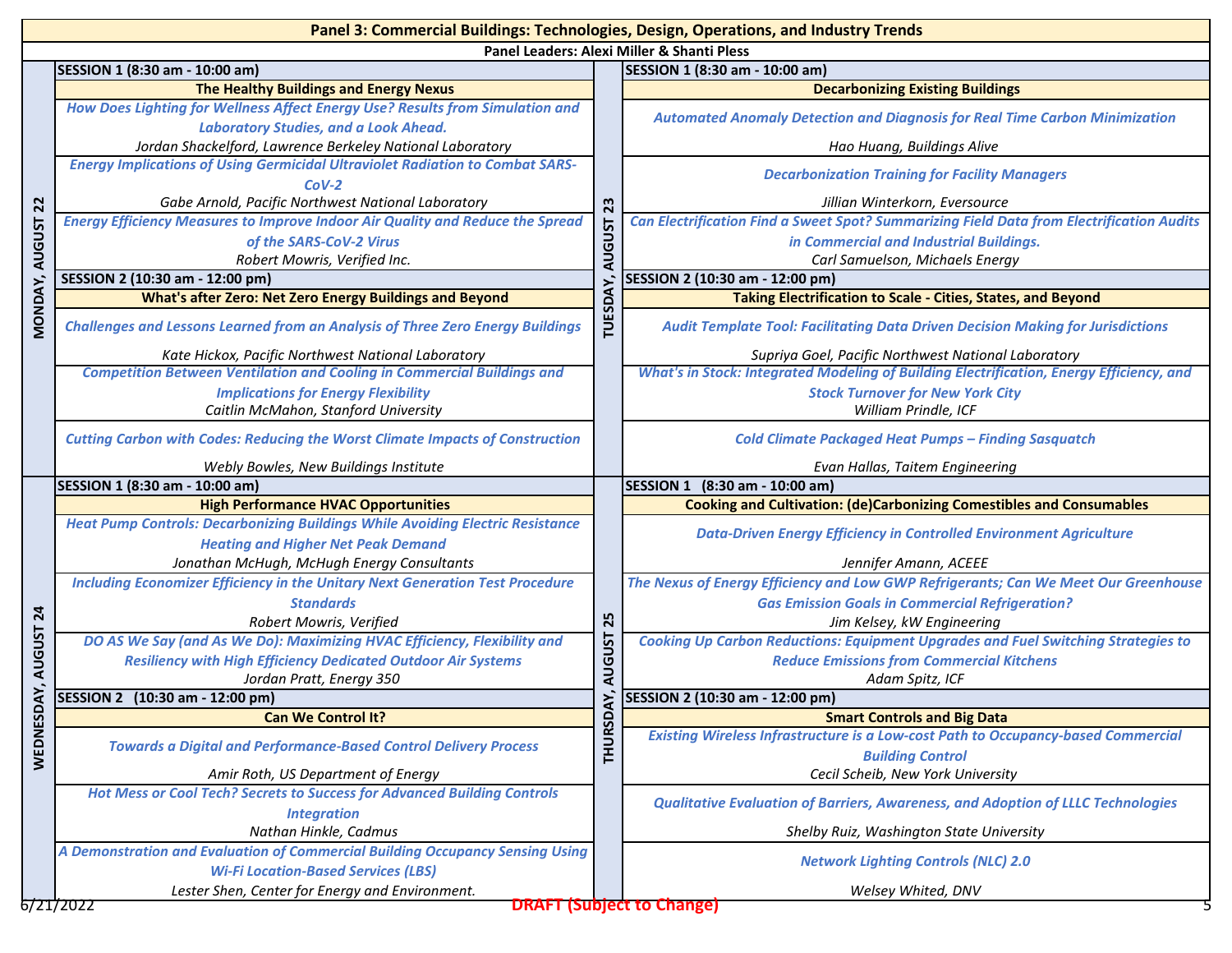|                | <b>Panel 3 continued</b>                                                            |  |  |  |  |
|----------------|-------------------------------------------------------------------------------------|--|--|--|--|
|                | SESSION 1 (8:30 am - 10:00 am)                                                      |  |  |  |  |
|                | <b>Modeling EE, DR, and DERs in Commercial Buildings</b>                            |  |  |  |  |
|                | <b>Probabilistic Modeling of Commercial Building Occupancy and Electric Vehicle</b> |  |  |  |  |
|                | <b>Charging Behavior Using Location-Based Map Data</b>                              |  |  |  |  |
|                | Rawad El Kontar, National Renewable Energy Laboratory                               |  |  |  |  |
|                | Incorporating the Impacts of Climate Change in a Typical Weather Year               |  |  |  |  |
|                | Anna Kelly, Power TakeOff                                                           |  |  |  |  |
| 26             | <b>Calibration of Building Energy Model to Determine Load Flexibility Potential</b> |  |  |  |  |
| FRIDAY, AUGUST | Tanushree Charan, National Renewable Energy Laboratory                              |  |  |  |  |
|                | SESSION 2 (10:30 am - 12:00 pm)                                                     |  |  |  |  |
|                | <b>Energy Design in Commercial Buildings</b>                                        |  |  |  |  |
|                | <b>Measuring and Benchmarking Demand Flexibility in Commercial Buildings and</b>    |  |  |  |  |
|                | <b>Flattening the Duck - Addressing Baseline and Commissioning Challenges</b>       |  |  |  |  |
|                | Jingjing Liu, Lawrence Berkeley National Laboratory                                 |  |  |  |  |
|                | <b>Integrating Embodied Carbon Knowledge for Design Decisions</b>                   |  |  |  |  |
|                | Heather Goetsch, National Renewable Energy Laboratory                               |  |  |  |  |
|                | <b>What We Learned From Analyzing 15 Millions Rows of Commercial Buildings'</b>     |  |  |  |  |
|                | <b>HVAC Fault Data</b>                                                              |  |  |  |  |
|                | Eliot Crowe, Lawrence Berkeley National Laboratory                                  |  |  |  |  |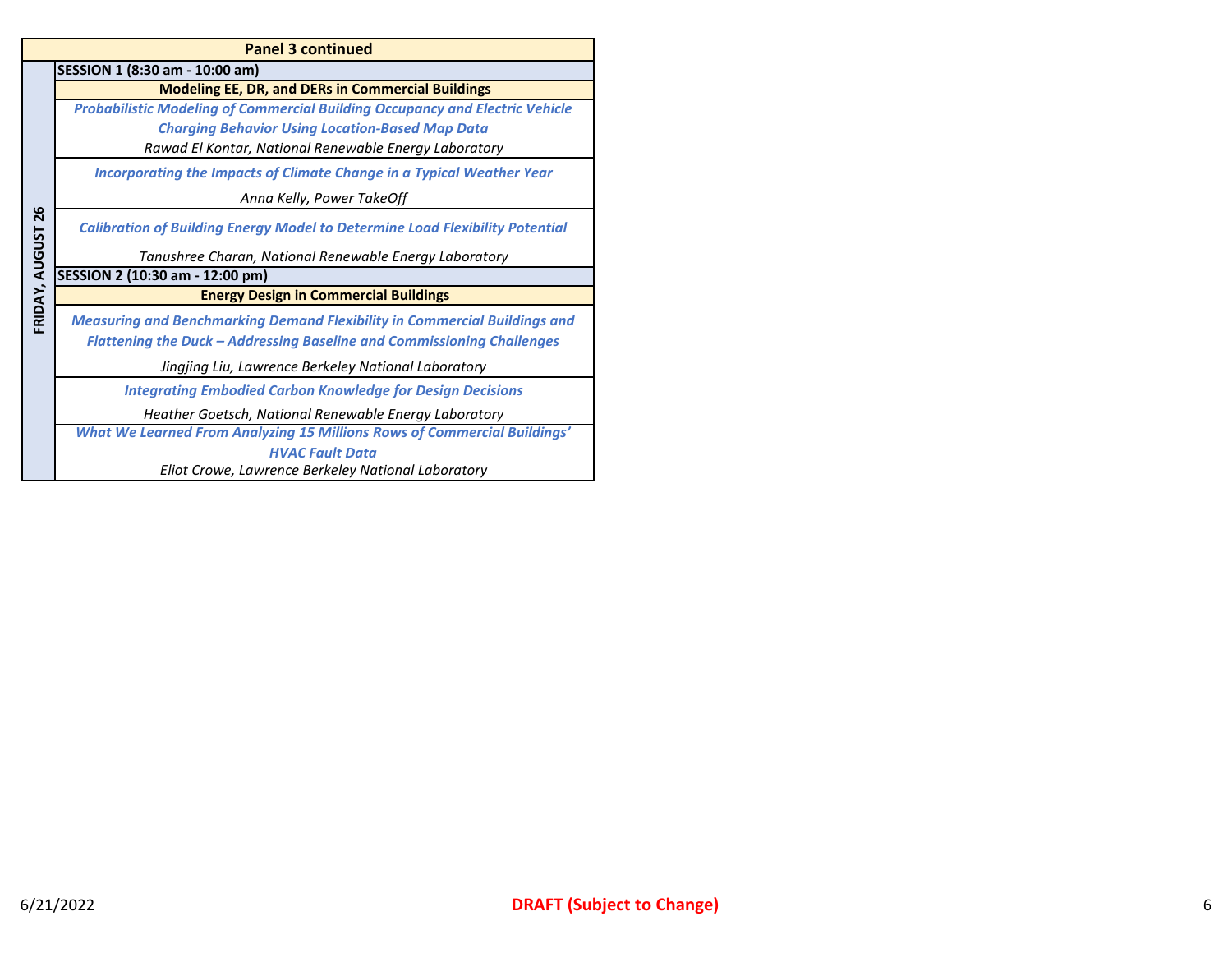|                      | Panel 4: Commercial Buildings: Program Design, Implementation, and Evaluation<br>Panel Leaders: Sharyn Barata & Sarah Zaleski                           |               |                                                                                                                                                                         |  |
|----------------------|---------------------------------------------------------------------------------------------------------------------------------------------------------|---------------|-------------------------------------------------------------------------------------------------------------------------------------------------------------------------|--|
|                      | SESSION 1 (8:30 am - 10:00 am)<br>SESSION 1 (8:30 am - 10:00 am)                                                                                        |               |                                                                                                                                                                         |  |
|                      | Zooming Out - Insights Gained through Birdseye View Look at Programs                                                                                    |               | <b>Evolving Pathways to Decarbonize Buildings</b>                                                                                                                       |  |
|                      | Two Decades of ENERGY STAR® - A Retrospective Study of EPA's ENERGY STAR<br><b>Buildings Score and Certification</b>                                    |               | <b>Building Electrification in New Construction: Challenges and Opportunities</b>                                                                                       |  |
|                      | Bill Von Neida, U.S. Environmental Protection Agency                                                                                                    |               | James Donamski, CLEAResult                                                                                                                                              |  |
|                      | <b>Evaluating Workforce Programs - Toward Designing More Effective and</b>                                                                              |               | Architects, Engineers, and Contractors-Key to Moving towards a Zero Carbon                                                                                              |  |
|                      | <b>Creative Interventions</b>                                                                                                                           |               | <b>Future</b>                                                                                                                                                           |  |
| 22                   | Elizabeth Kelley, Illume Advising                                                                                                                       | 23            | Paul Torcellni, National Renewable Energy Laboratory                                                                                                                    |  |
| <b>AUGUST</b>        | <b>TBD</b>                                                                                                                                              | <b>AUGUST</b> | B-Y-E to C-H-P - How One C&I Program Evolved to Support Decarbonization<br>Jake Fuller, EcoMetric Consulting                                                            |  |
|                      | SESSION 2 (10:30 am - 12:00 pm)                                                                                                                         |               | SESSION 2 (10:30 am - 12:00 pm)                                                                                                                                         |  |
|                      | <b>Transitioning Policy into Program Design</b>                                                                                                         |               | <b>Innovations in Commercial Program Evaluation</b>                                                                                                                     |  |
| <b>MONDAY</b>        | Accelerating State-wide Benchmarking Laws into Programs of the Future                                                                                   | TUESDAY,      | All About That Base line - An Evaluation of Demand Response Baseline<br><b>Performance for Generation and High Frequency Event Participants</b>                         |  |
|                      | Chad Gilless, Stillwater Energy                                                                                                                         |               | Ethan Barquest, Verdant Associates                                                                                                                                      |  |
|                      | <b>Maximizing Public Sector Energy Efficiency Programs: Adapting to Policy</b><br>through Innovative Design                                             |               | <b>Enhancing California's NMEC Programs; Technical Reviewer's Perspective</b>                                                                                           |  |
|                      | Pranesh Venugopal, The Energy Coalition                                                                                                                 |               | Arash Kialashaki, Pacific Gas & Electric Company                                                                                                                        |  |
|                      | <b>Building Performance Standards: A Lifecycle Approach to Building</b>                                                                                 |               | <b>CalTRACK and Commercial Buildings: Confronting COVID and Other</b>                                                                                                   |  |
|                      | <b>Decarbonization</b>                                                                                                                                  |               | <b>Non-Routine Events</b>                                                                                                                                               |  |
|                      | Harry Bergmann, U.S. Department of Energy                                                                                                               |               | Stephanie Bieler, Demand Side Analytics                                                                                                                                 |  |
|                      | SESSION 1 (8:30 am - 10:00 am)                                                                                                                          |               | SESSION 1 (8:30 am - 10:00 am)                                                                                                                                          |  |
|                      | Time to Flex - Toning up EE, Flexibility, and Demand Response                                                                                           |               | <b>New Approaches for Serving Hard-to-Reach Commercial Markets</b>                                                                                                      |  |
|                      | <b>When Do Efficiency and Demand Flexibility Go Hand-in-hand?</b>                                                                                       |               | <b>Investing in Main Street: an Energy Program to Support Small Businesses in</b><br><b>Disadvantaged Communities</b>                                                   |  |
|                      | Jingging Liu, Lawrence Berkeley National Labortory                                                                                                      |               | Carolyn Greer, Tennessee Valley Authority                                                                                                                               |  |
|                      | <b>Comparative Analysis and Trends of Energy Efficiency and Demand</b><br><b>Management Program Budgets and Savings Impact Across the U.S.</b>          |               | <b>Opportunities to Decarbonize Small Commercial Buildings</b>                                                                                                          |  |
| শ্ৰ                  | Ian Metzger, TRC Companies                                                                                                                              | 25            | Kassandra Grimes, U.S. Department of Energy                                                                                                                             |  |
| <b>AUGUST</b>        | <b>Demand FLEXmarket - Creating a Market Access Model to Unleash Solutions</b><br><b>Providers and Scale Demand Flexibility</b><br>Carmen Best, Recurve | <b>AUGUST</b> | <b>TBD</b>                                                                                                                                                              |  |
|                      |                                                                                                                                                         |               | SESSION 2 (10:30 am - 12:00 pm)                                                                                                                                         |  |
|                      | SESSION 2 (10:30 am - 12:00 pm)                                                                                                                         |               |                                                                                                                                                                         |  |
|                      | People Power - Recognizing and Harnessing the Human Dimension                                                                                           |               | <b>Equitably Expanding Access to Commercial Energy Opportunities</b>                                                                                                    |  |
|                      | <b>Tunnel Vision: The Impact of Ignoring Behavior in Technological Innovation</b>                                                                       | <b>RADES</b>  |                                                                                                                                                                         |  |
|                      | Jes Rivas, ILLUME Advising                                                                                                                              | <b>THUE</b>   | <b>Renewable Energy in Socially Vulnerable Communities</b><br>Tracey Narel, US EPA                                                                                      |  |
|                      | <b>Ignorance is BAS: How EMS/BAS Operator Knowledge Can Impact</b><br><b>Performance</b>                                                                |               | <b>Market Transformation through Equal Impact of 179D</b>                                                                                                               |  |
| ESDAY<br><b>WEDN</b> | Christopher Dyson, DNV                                                                                                                                  |               | Ryan Meyer, National Renewable Energy Laboratory                                                                                                                        |  |
|                      | <b>Observational Research Methods for Evaluating Emerging Technologies for the</b><br><b>Built Environment</b>                                          |               | <b>Understanding Commercial Building Performance, Electrification, and the Use of</b><br>Developing an Online Application that Puts the Customers and the Utility First |  |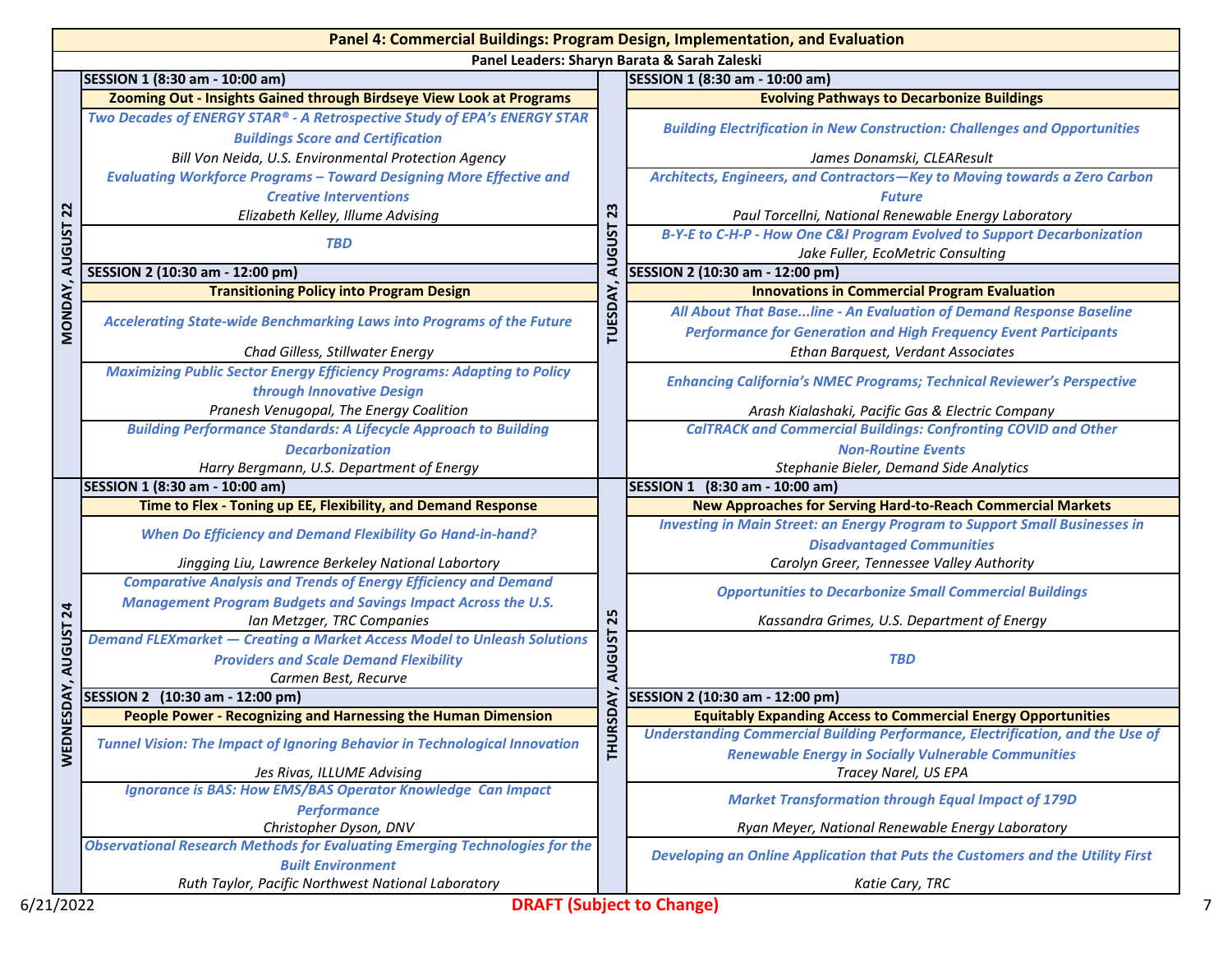|                | <b>Panel 4 continued</b>                                                          |  |  |  |  |
|----------------|-----------------------------------------------------------------------------------|--|--|--|--|
|                | SESSION 1 (8:30 am - 10:00 am)                                                    |  |  |  |  |
|                | All Together Now - Deepening Impact through Integrated Technnologies              |  |  |  |  |
|                | <b>Advanced Lighting Systems in Smart Buildings: Findings and Lessons Learned</b> |  |  |  |  |
|                | from the U.S. Department of Energy Integrated Lighting Campaign and 10            |  |  |  |  |
|                | <b>Field Evaluations</b>                                                          |  |  |  |  |
|                | Felipe Leon, Pacific Northwest National Laboratory                                |  |  |  |  |
| 26             | New Product Development: How to Keep the DSM Product Pipeline Flowing             |  |  |  |  |
|                | Jeremy Kraft, TRC                                                                 |  |  |  |  |
| FRIDAY, AUGUST | <b>TBD</b>                                                                        |  |  |  |  |
|                | SESSION 2 (10:30 am - 12:00 pm)                                                   |  |  |  |  |
|                | <b>Sector Advances Worth Highlighting</b>                                         |  |  |  |  |
|                | <b>Innovative Kitchen Management Application Test and Learn Project</b>           |  |  |  |  |
|                | Liza Legaspi, Southern California Gas Company                                     |  |  |  |  |
|                | <b>Driving Deeper Operational Savings in SMB Facilities through Virtual</b>       |  |  |  |  |
|                | <b>Commissioning Using Real-Time, 1-Minute Interval Energy Usage Data</b>         |  |  |  |  |
|                | Rick Tonielli, ComEd                                                              |  |  |  |  |
|                | <b>No Reservations - Hotels See the Benefits of Energy Management Systems</b>     |  |  |  |  |
|                | Vestal Tutterow, Lawrence Berkeley National Laboratory                            |  |  |  |  |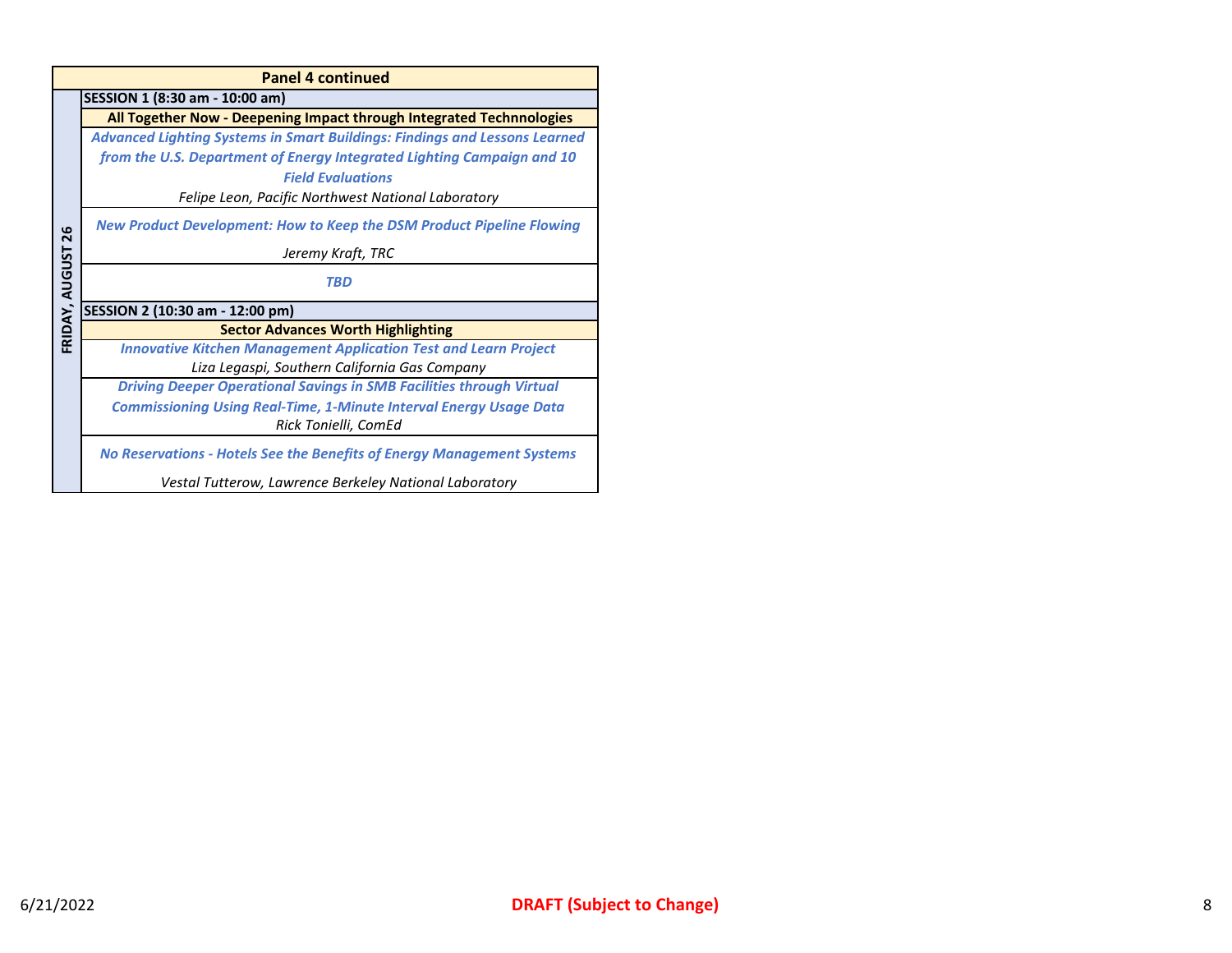|                 | <b>Panel 5: Scaling Whole Building Retrofits</b>                                                          |                                                                                  |                                                                                        |  |  |  |  |
|-----------------|-----------------------------------------------------------------------------------------------------------|----------------------------------------------------------------------------------|----------------------------------------------------------------------------------------|--|--|--|--|
|                 | Panel Leaders: Heather Goetsch & Martha Campbell                                                          |                                                                                  |                                                                                        |  |  |  |  |
|                 | SESSION 1 (8:30 - 10:00 am)                                                                               |                                                                                  | SESSION 1 (8:30 - 10:00 am)                                                            |  |  |  |  |
|                 | <b>Decarbonizing Tall Buildings</b>                                                                       |                                                                                  | <b>Scaling Multifamily Retrofits</b>                                                   |  |  |  |  |
|                 | An All-electric Passive House Renovation of an 100-year Old Skyscraper: Lessons                           |                                                                                  | A Case Study Modeling Barriers and Opportunities for Multifamily Electrification       |  |  |  |  |
|                 | <b>Learned</b>                                                                                            |                                                                                  | <b>Retrofits</b>                                                                       |  |  |  |  |
|                 | Cecil Scheib, New York University                                                                         |                                                                                  | Rhys Davis, Resource Refocus                                                           |  |  |  |  |
|                 | <b>Scaling Tall Building Decarb in the Biggest US Market</b>                                              |                                                                                  | <b>Early Designs and Deep Retrofits: Meeting Affordable Multifamily Organizations</b>  |  |  |  |  |
|                 |                                                                                                           |                                                                                  | with Useful Technical Services                                                         |  |  |  |  |
| $\overline{2}$  | Adam Hinge, Sustainable Energy Partnerships                                                               | 23                                                                               | Alex Novie, Energy Trust of Oregon                                                     |  |  |  |  |
| <b>AUGUST</b>   | <b>AUGUST</b><br><b>Decarbonization Packages for NYC Office Buildings</b>                                 | <b>Making Naturally Occurring Affordable Housing More Efficient: Outreach to</b> |                                                                                        |  |  |  |  |
|                 |                                                                                                           |                                                                                  | <b>Upgrade</b>                                                                         |  |  |  |  |
|                 | Helen Chananie, Building Energy Exchange                                                                  |                                                                                  | Abigail Corso, Elevate                                                                 |  |  |  |  |
|                 | SESSION 2 (10:30 am - 12:00 pm)                                                                           |                                                                                  | SESSION 2 (10:30 am - 12:00 pm)                                                        |  |  |  |  |
|                 | <b>Unlocking Commercial Building Decarbonization</b>                                                      |                                                                                  | <b>Equitable Approaches to Whole Building Retrofits</b>                                |  |  |  |  |
| MONDAY,         | Designer Interviews: Key Findings on Boiler Retrofits and Electrification in Existing<br><b>Buildings</b> | <b>TUESDAY</b>                                                                   | <b>Whole-Home Retrofit Approaches for Health and Equity</b>                            |  |  |  |  |
|                 | Emily Lamon, University of California, Berkeley                                                           |                                                                                  | Yu Ann Tan, RMI                                                                        |  |  |  |  |
|                 | <b>Decarbonizing Large Buildings: Overcoming Barriers and Supporting Market</b><br><b>Advancement</b>     |                                                                                  | <b>Customer Financial Outcomes Under Inclusive Utility Investment Programs</b>         |  |  |  |  |
|                 | Patricia Lightburn, Dunsky Energy + Climate Advisors                                                      |                                                                                  | Jeff Deason, Lawrence Berkeley National Laboratory                                     |  |  |  |  |
|                 | <b>Pathways to Home Decarbonization</b>                                                                   |                                                                                  | <b>Equity Focused Minnesota Workforce Development Pilot</b>                            |  |  |  |  |
|                 | Iain Walker, Lawrence Berkeley National Laboratory                                                        |                                                                                  | Sarah Northrup, Center for Energy and Environment                                      |  |  |  |  |
|                 | SESSION 1 (8:30 - 10:00 am)                                                                               |                                                                                  | SESSION 1 (8:30 - 10:00 am)                                                            |  |  |  |  |
|                 | <b>Aggregation Models for Retrofits</b>                                                                   |                                                                                  | <b>Advancing Retrofit Technologies</b>                                                 |  |  |  |  |
|                 | Planning for Portfolio-wide Net Zero Energy Existing Buildings (ZEEB) on a Budget                         |                                                                                  | A Deep Dive into Air Sealing Best Practices and Market Potential                       |  |  |  |  |
|                 | David Kaiser, City of Alexandria, VA                                                                      |                                                                                  | Brigid O'Connor, Summerhill Group, Inc.                                                |  |  |  |  |
|                 |                                                                                                           |                                                                                  | <b>Digitalization of Deep Wall Retrofits: An Integrated Insulated Panel Block (PB)</b> |  |  |  |  |
| $\overline{24}$ | <b>Meter-Based Targeting for Beneficial Electrification at Scale</b>                                      |                                                                                  | <b>System and Process</b>                                                              |  |  |  |  |
|                 | Mia Oppelstrup, Recurve Analytics                                                                         | 25                                                                               | Kurt Roth, Fraunhofer USA                                                              |  |  |  |  |
| <b>AUGUST</b>   | Systems Retrofits for All: Utility Incentive Programs to Accelerate the Deployment of                     | <b>AUGUST</b>                                                                    |                                                                                        |  |  |  |  |
|                 | <b>Systems Packages</b>                                                                                   |                                                                                  | <b>Best Practices from the Field: Air-to-Water Heat Pump Combi Systems</b>             |  |  |  |  |
|                 | Cindy Regnier, Lawrence Berkeley National Laboratory                                                      |                                                                                  | Jason LaFleur, GTI Energy                                                              |  |  |  |  |
| DNESDAY,        | SESSION 2 (10:30 am - 12:00 pm)                                                                           | URSDAY                                                                           | SESSION 2 (10:30 am - 12:00 pm)                                                        |  |  |  |  |
|                 | Leveraging Data to Catalyze Adoption of Whole Building Retrofits                                          |                                                                                  | <b>Transforming the Market for Retrofits</b>                                           |  |  |  |  |
|                 | <b>Scaling Audits through Machine Learning Methods on Novel Image Data</b>                                |                                                                                  | <b>Closing the Code Gap: Best Practices for Existing Building Energy Codes</b>         |  |  |  |  |
| <b>MEI</b>      | Reshma Singh, Lawrence Berkeley National Laboratory                                                       | 존                                                                                | Lauren McNutt, Dunsky Energy + Climate Advisors                                        |  |  |  |  |
|                 | Better, Cheaper, Faster, Sstronger: A New Data Collection Campaign to Capture the                         |                                                                                  | <b>Creating Regional Ecosystems for Scalable, Low-carbon Whole-building Retrofits</b>  |  |  |  |  |
|                 | <b>Benefits of Industrialized Construction Approaches for Whole Building Retrofits</b>                    |                                                                                  |                                                                                        |  |  |  |  |
|                 | Aven Satre-Meloy, Lawrence Berkeley National Laboratory                                                   |                                                                                  | Patty Kappaz, Allegheny Science & Technology                                           |  |  |  |  |
|                 | Taking Down Barriers - Deploying a BEM-Based Approach to Promote Energy Efficiency                        |                                                                                  | It Takes a Platform: Creating an Ecosystem to Drive Energy Efficiency                  |  |  |  |  |
|                 | and Decarbonization in the Existing Residential Sector                                                    |                                                                                  |                                                                                        |  |  |  |  |
|                 | Mudit Saxena, Vistar Energy Inc./XeroHome                                                                 |                                                                                  | Robin LeBaron, Pearl Certification                                                     |  |  |  |  |
|                 | <b>DRAFT (Subject to Change)</b><br>6/21/2022                                                             |                                                                                  |                                                                                        |  |  |  |  |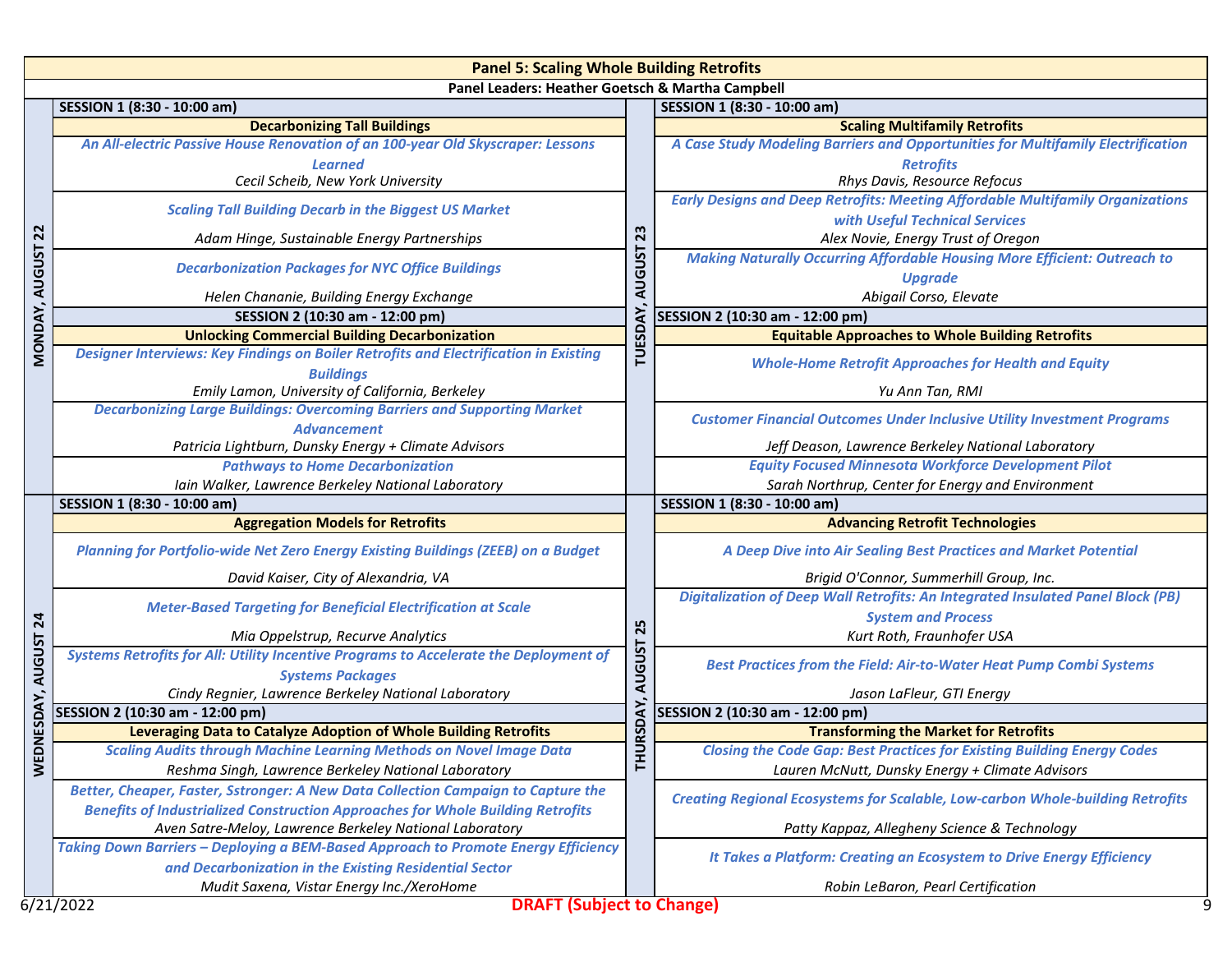|                         | <b>Panel 5 continued</b>                                                                         |  |  |  |  |
|-------------------------|--------------------------------------------------------------------------------------------------|--|--|--|--|
|                         | SESSION 1 (8:30 - 10:00 am)                                                                      |  |  |  |  |
|                         | <b>Perspectives in Financing Retrofits</b>                                                       |  |  |  |  |
|                         | <b>Electrofit Cost Effectiveness, Policymaking, and Financing Approaches for Local</b>           |  |  |  |  |
|                         | <b>Agencies</b>                                                                                  |  |  |  |  |
|                         | <b>Farhad Farahmand, TRC</b>                                                                     |  |  |  |  |
|                         | <b>Financing Energy Improvements in the Mortgage</b>                                             |  |  |  |  |
| ဖ<br>$\bar{\mathbf{N}}$ | Richard Faesy, Energy Futures Group                                                              |  |  |  |  |
|                         | <b>Better Bang for Your Buck? Comparing Savings Realization from ESPCs and</b>                   |  |  |  |  |
|                         | <b>Direct-funded Projects</b>                                                                    |  |  |  |  |
| <b>AUGUST</b>           | Shankar Earni, Lawrence Berkeley National Laboratory                                             |  |  |  |  |
|                         | SESSION 2 (10:30 am - 12:00 pm)                                                                  |  |  |  |  |
| FRIDAY,                 | <b>Compressing Costs and Extracting Value to Scale Whole Building Retrofits</b>                  |  |  |  |  |
|                         | <b>The Costs of Home Decarbonization</b>                                                         |  |  |  |  |
|                         | lain Walker, Lawrence Berkeley National Laboratory                                               |  |  |  |  |
|                         | <b>Energy Efficiency as a Service: An Emerging Tool for Utilities to Reach Deeper Savings in</b> |  |  |  |  |
|                         | <b>Buildings</b>                                                                                 |  |  |  |  |
|                         | Nick Henner, ACEEE                                                                               |  |  |  |  |
|                         | <b>Leveraging Standard Data Models to Streamline Whole Building Retrofits</b>                    |  |  |  |  |
|                         | Richard Andrulis, Performance Systems Development                                                |  |  |  |  |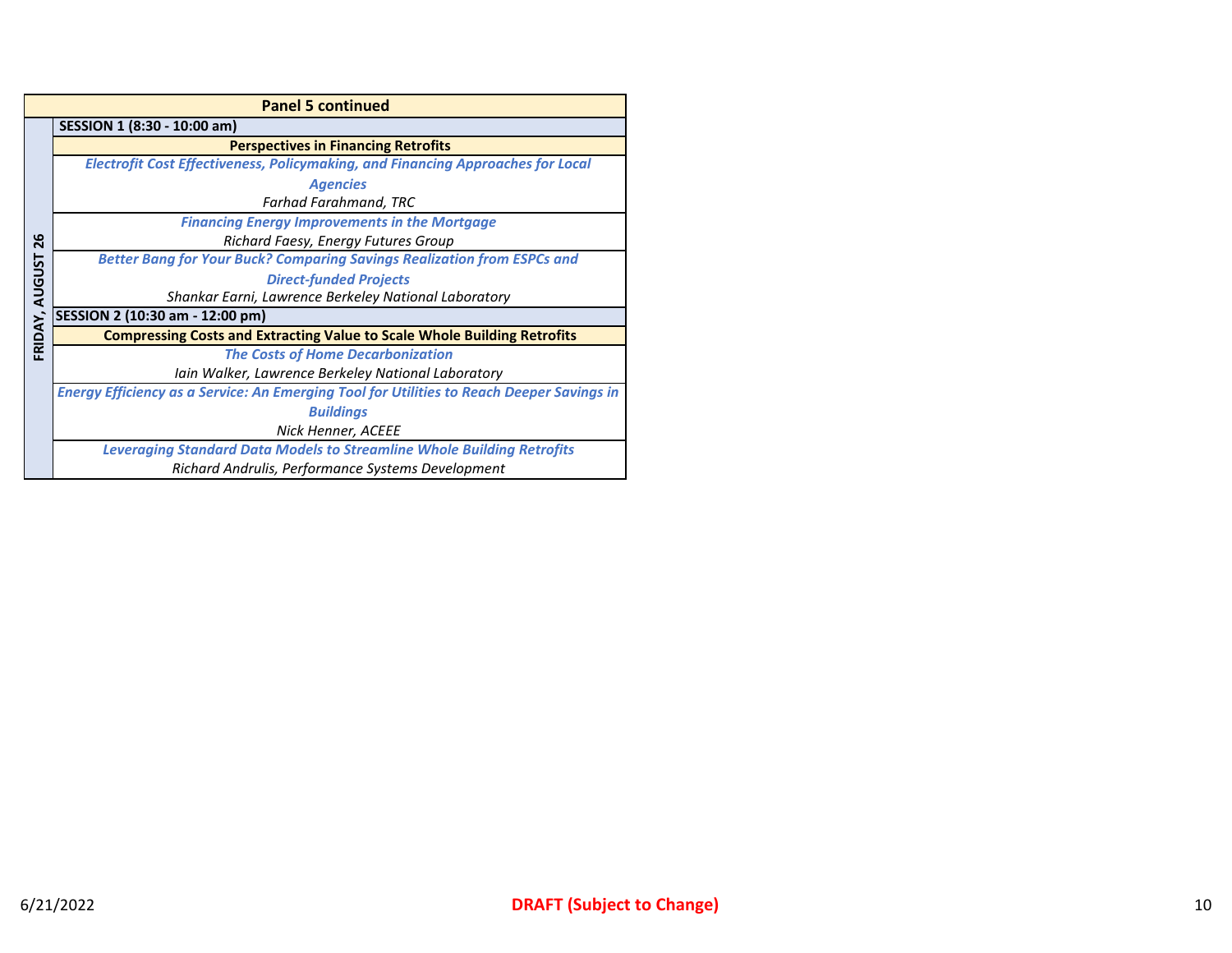|                                         | <b>Panel 6: Utilities and the Future</b>                                                                                  |                                              |                                                                                               |  |  |
|-----------------------------------------|---------------------------------------------------------------------------------------------------------------------------|----------------------------------------------|-----------------------------------------------------------------------------------------------|--|--|
| Panel Leaders: Ben Clarin & Jim Jerozal |                                                                                                                           |                                              |                                                                                               |  |  |
|                                         | SESSION 1 (8:30 - 10:00 am)                                                                                               |                                              | SESSION 1 (8:30 - 10:00 am)                                                                   |  |  |
|                                         | Working Together - Lessons Learned in Collaboration that Enables the Utility of the                                       |                                              | To Flex or not to Flex - Planning, Demonstrating, and Deploying Building                      |  |  |
|                                         | <b>Future</b>                                                                                                             |                                              | <b>Technologies as Grid Resources</b>                                                         |  |  |
|                                         | <b>Understanding Utility Awareness and Engagement among Low Income Customers</b>                                          |                                              | Benefit-Cost Analysis of Non-Wires Alternatives (NWAs): Reflecting Uncertainty in             |  |  |
|                                         |                                                                                                                           | <b>Electric Distribution System Planning</b> |                                                                                               |  |  |
|                                         | Hale Forster, See Change Institute                                                                                        |                                              | Sam Ross, Optimal Energy                                                                      |  |  |
|                                         | Heating Electrification without Peak? A Unique Collaboration Shows a Third Way is                                         |                                              | Field Performance of Variable Capacity Heat Pumps in Southeastern Homes,                      |  |  |
| $\overline{2}$                          | <b>Possible</b>                                                                                                           | 23                                           | a DER Option?                                                                                 |  |  |
|                                         | Philippe Dunsky, Dunsky Energy + Climate Advisors                                                                         |                                              | Jonathan Coulter, Advanced Energy                                                             |  |  |
|                                         | Leverage-How Utility-Funded Programs are Addressing Cost-Effectiveness and Rate                                           | <b>AUGUST</b>                                | Too Much - Too Little. Using Mixed Resource Demand Response to Address Over                   |  |  |
|                                         | <b>Impact Issues through Co-Funding</b>                                                                                   |                                              | and Under Supply of Electricity                                                               |  |  |
|                                         | Fred Gordon, Energy Trust of Oregon                                                                                       |                                              | Ethan Barquest, Verdant Associates                                                            |  |  |
|                                         | SESSION 2 (10:30 am - 12:00 pm)                                                                                           |                                              | SESSION 2 (10:30 am - 12:00 pm)                                                               |  |  |
| MONDAY, AUGUST                          | Learning by Doing - Lessons Learned from Deploying Utility Decarbonization Programs                                       | TUESI                                        | A Decarbonized Future - What is the Gas Utility's Role                                        |  |  |
|                                         | One Leak at a Time: Embedding Refrigerant Management in Building Electrification and<br><b>Decarbonization Strategies</b> |                                              | Defining the Role of Gas Utilities in a Decarbonized Energy Future                            |  |  |
|                                         | Ali White, VEIC                                                                                                           |                                              | Essie Snell, ICF                                                                              |  |  |
|                                         | The New Low-carb Diet: An Assessment of California's New Fuel Substitution                                                |                                              | What is the Role of Fuels in a Decarbonized Future? What is the Potential Role for            |  |  |
|                                         | <b>Decarbonization Policy in Practice</b>                                                                                 |                                              | <b>Gas Utilities?</b>                                                                         |  |  |
|                                         | Cameron Tuttle, DNV Energy Systems                                                                                        |                                              | Steve Nadel, ACEEE                                                                            |  |  |
|                                         | Utility and Participant Value of a Pay As You Save Energy Efficiency Program                                              |                                              | Hawaii's Path to Decarbonization: Keeping the Lights On as the Last Coal Plant                |  |  |
|                                         | Stephen Bickel, Liberty Homes                                                                                             |                                              | Brian Kealoha, Hawai'l Energy                                                                 |  |  |
|                                         | SESSION 1 (8:30 - 10:00 am)                                                                                               |                                              | SESSION 1 (8:30 - 10:00 am)                                                                   |  |  |
|                                         | Including what Matters - Emerging Metrics and Tools for Planning the Utility of the                                       |                                              | Learning from the Past and Data from the Present to Model and Predict the Utility             |  |  |
|                                         | <b>Future</b>                                                                                                             |                                              | of the Future                                                                                 |  |  |
|                                         | <b>Moving the Target - Evolving Portfolio Metrics from EE to GHG</b>                                                      |                                              | Reimagining Energy Efficiency: Building on a Legacy of Success for Higher Impacts             |  |  |
|                                         | JJ Vandette, VEIC                                                                                                         |                                              | and Value<br>Dan York, ACEEE                                                                  |  |  |
|                                         | A Utility's Clean Energy Equity Plan                                                                                      |                                              | <b>The Deproliferation of Refrigerant Greenhouse Gases</b>                                    |  |  |
| $\overline{24}$                         | Jennifer Finnigan, Seattle City Light                                                                                     | 25                                           | Brad Hoover, DNV                                                                              |  |  |
| <b>AUGUST</b>                           |                                                                                                                           |                                              | <b>Electric Utility Rates are Critical to Broad Space-heating Electrification - Data from</b> |  |  |
|                                         | <b>Climate-Forward Performance Incentives: Rewarding What Matters</b>                                                     |                                              | the Midwest                                                                                   |  |  |
|                                         | Rachel Gold, RMI                                                                                                          | <b>AUGUST</b>                                | Carl Nelson, Center for Energy and Environment                                                |  |  |
| ESDAY,                                  | SESSION 2 (10:30 am - 12:00 pm)                                                                                           |                                              | SESSION 2 (10:30 am - 12:00 pm)                                                               |  |  |
|                                         |                                                                                                                           | SDAY,                                        | Let the Data Tell the Story - Enabling Better Utilty Programs through Data Analytics          |  |  |
|                                         | Utility Planning and Programs - Lessons Learned from Including Equity in the Mix                                          |                                              |                                                                                               |  |  |
|                                         | <b>One Utility's Journey to Systematically Gain Focus on Equity</b>                                                       |                                              | Bills, Bills, Bills – Can Utility Meter Data Tell the Heat Pump Story?                        |  |  |
|                                         | Lori Moen, Seattle City Light                                                                                             |                                              | Patrick Hewlett, DNV                                                                          |  |  |
| <b>WEDNI</b>                            | Lessons Learned from a Small Good-Will Project: Installing Heat Pump Water Heaters in                                     | <b>THUR</b>                                  |                                                                                               |  |  |
|                                         | <b>Black-owned Homes in Portland</b>                                                                                      |                                              | Data Requirements for Decarbonization through Utility Energy Efficiency Programs              |  |  |
|                                         | Lisa Green, Energy 350                                                                                                    |                                              | Mike Specian, ACEEE                                                                           |  |  |
|                                         | Tip of the Spear: How Efficiency Programs Supporting Cold Climate Heat Pumps in Low                                       |                                              | <b>Choosing the Carbon Factor for the Job: Exploring Available Carbon Emissions</b>           |  |  |
|                                         | <b>Income Multi-Family Buildings Could Help Lay the Foundation for Building</b>                                           |                                              | <b>Factors and the Impact of Factor Selection</b>                                             |  |  |
|                                         | <b>Decarbonization In Michigan and Illinois</b><br>Laura Goldberg, Natural Resources Defense Council                      |                                              | Elaina Present, National Renewable Energy Laboratory                                          |  |  |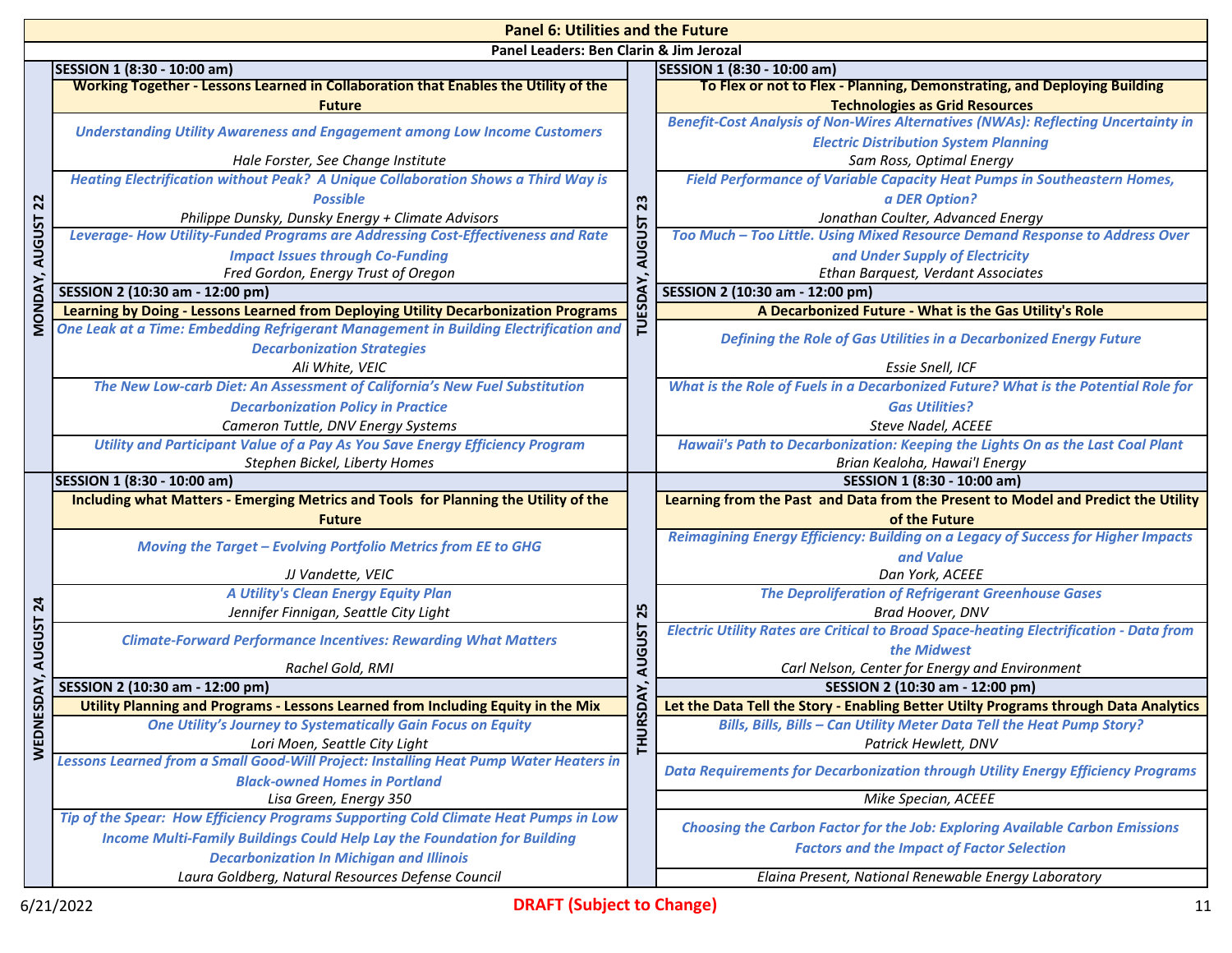|               | <b>Panel 6 continued</b>                                                                   |  |  |  |
|---------------|--------------------------------------------------------------------------------------------|--|--|--|
|               | SESSION 1 (8:30 - 10:00 am)                                                                |  |  |  |
|               | People and Things - The Infrastructure and Workforce to Support Building                   |  |  |  |
|               | <b>Decarbonization</b>                                                                     |  |  |  |
|               | <b>Residential Electric Service Upgrades for Electrification Retrofits</b>                 |  |  |  |
|               | Shoshana Pena, NV5 Inc.                                                                    |  |  |  |
|               | <b>Synergistic Transition: An Exploration of Non-fossil Opportunities for Plumbers and</b> |  |  |  |
| 26            | <b>POipefitters</b>                                                                        |  |  |  |
|               | Amy Rider, Building Decarbonization Coalition                                              |  |  |  |
| <b>AUGUST</b> | Dig Here: Insights from Direct Burial Cable Study and Implications for Electrification     |  |  |  |
|               | Gomathi Sadhasivan, DNV                                                                    |  |  |  |
| FRIDAY,       | SESSION 2 (10:30 am - 12:00 pm)                                                            |  |  |  |
|               | Valuating the Future Systems that Enable Community Decarbonization                         |  |  |  |
|               | <b>Assessment of the Value of Novel Waste Heat Sources and a Path Towards Adoption</b>     |  |  |  |
|               | Manuel Laemmle, National Renewable Energy Laboratory                                       |  |  |  |
|               | <b>GHG Emissions Reduction Analysis in Commercial Buildings</b>                            |  |  |  |
|               | Xiaoying Hillaker, DNV                                                                     |  |  |  |
|               | <b>Introducing the Distributed District Energy System</b>                                  |  |  |  |
|               | Jonathan Bean, The University of Arizona                                                   |  |  |  |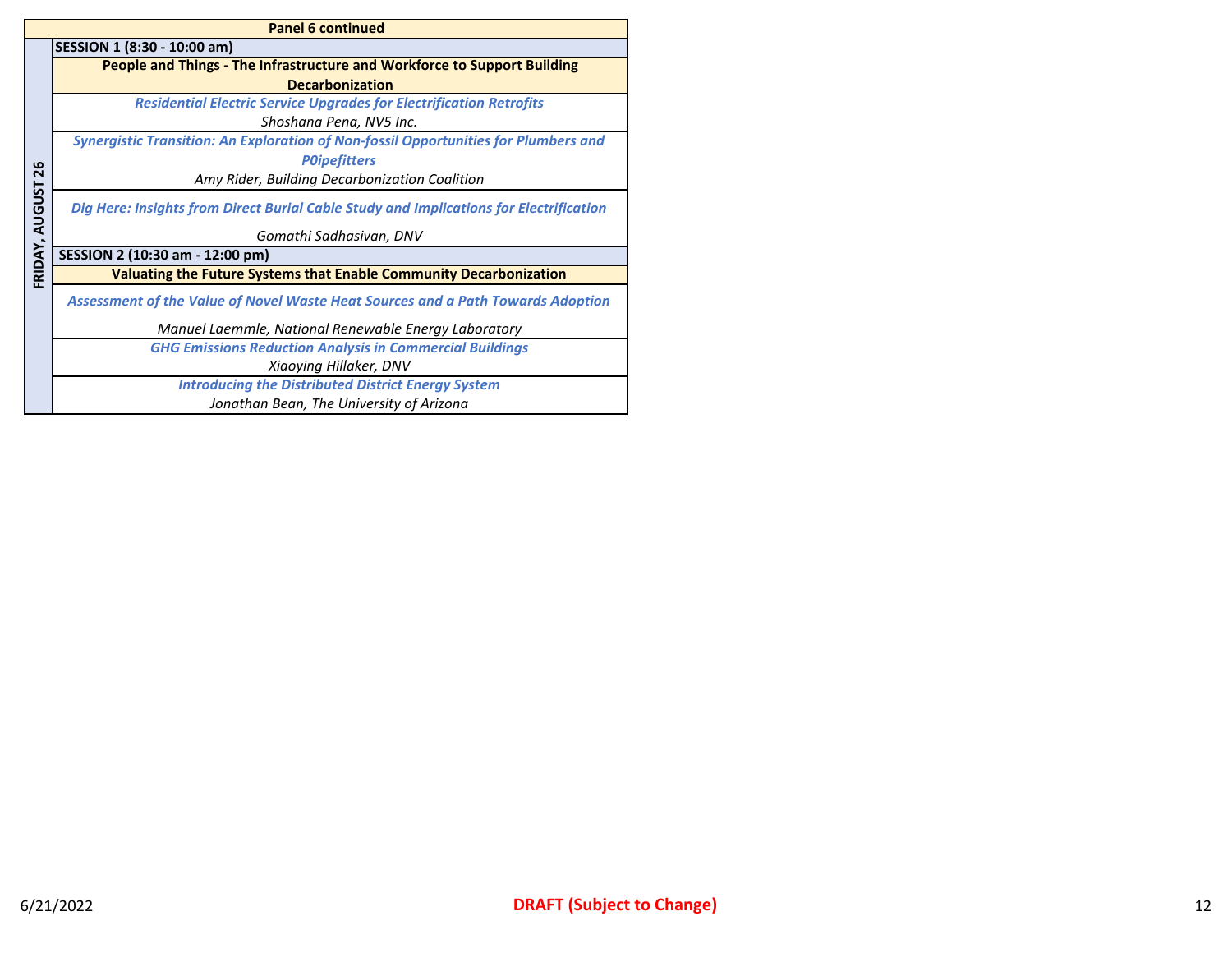|                  | <b>Panel 7: Market Transformation</b>                                                                                                  |                         |                                                                                                                   |  |  |  |
|------------------|----------------------------------------------------------------------------------------------------------------------------------------|-------------------------|-------------------------------------------------------------------------------------------------------------------|--|--|--|
|                  | Panel Leaders: Mark Rehley & Carolyn Szum                                                                                              |                         |                                                                                                                   |  |  |  |
|                  | SESSION 1 (8:30 am - 10:00 am)                                                                                                         |                         | SESSION 1 (8:30 am - 10:00 am)                                                                                    |  |  |  |
|                  | <b>Regional Approaches to Market Transformation</b>                                                                                    |                         | <b>System Approaches in Market Transformation</b>                                                                 |  |  |  |
|                  | <b>Making Market Transformation Mainstream in Illinois</b>                                                                             |                         | <b>Industry and Utility Collaboration to Change Midstream Behavior to Increase the</b>                            |  |  |  |
|                  |                                                                                                                                        |                         | <b>Availability and Adoption of Highly Efficient Pumps</b>                                                        |  |  |  |
|                  | Jim Fay, ComEd                                                                                                                         |                         | Christopher Sullivan-Trainor, Consortium for Energy Efficiency                                                    |  |  |  |
|                  | <b>Aligning California's Market Support and Market Transformation Programs</b>                                                         |                         | <b>Commercial Building Sensors and Controls: Cost Stack and Adoption Barriers</b>                                 |  |  |  |
|                  | Cody Coeckelenbergh, Lincus, Inc.                                                                                                      | 23                      | Kim Trenbath, National Renewable Energy Laboratory                                                                |  |  |  |
|                  | The Other Meta - How the Minnesota Efficiency Technology Accelerator will                                                              |                         | <b>System Efficiency Policy: The Next Level of Energy Savings</b>                                                 |  |  |  |
| <b>AUGUST 22</b> | <b>Advance Market Transformation</b>                                                                                                   | <b>LSN<sub>9</sub>n</b> |                                                                                                                   |  |  |  |
|                  | Carl Nelson, Center for Energy and Environment                                                                                         |                         | Hans-Paul Siderius, Netherlands Enterprise Agency                                                                 |  |  |  |
|                  | SESSION 2 (10:30 am - 12:00 pm)                                                                                                        |                         | SESSION 2 (10:30 am - 12:00 pm)                                                                                   |  |  |  |
|                  | <b>International Examples of Market Transformation</b>                                                                                 |                         | <b>Next Generation Approaches to Market Transformation</b>                                                        |  |  |  |
| <b>MONDAY</b>    | Pulling Out All the Stops: Gas Utilities Poised for Best-in-Class Bi-National Market                                                   | <b>TUESDAY</b>          | TECH Clean California's Market Transformation Approach: Lessons Learned in Year 1                                 |  |  |  |
|                  | <b>Transformation</b>                                                                                                                  |                         |                                                                                                                   |  |  |  |
|                  | Jim Jerozal, North American Gas Heat Pump Collaborative<br>Pump Up the (Heat Pump) Volume! Why Supply Chain Strategies are Critical to |                         | Teddy Kisch, Energy Solutions<br><b>Contech to Accelerate Cleantech: Seeding Emerging Innovation Programs for</b> |  |  |  |
|                  | <b>Heating Technologies Market Transformation</b>                                                                                      |                         | <b>Construction Productivity and Energy Efficiency Integration</b>                                                |  |  |  |
|                  | Patricia Lightburn, Dunsky Energy + Climate Advisors                                                                                   |                         | Ankur Podder, National Renewable Energy Laboratory                                                                |  |  |  |
|                  |                                                                                                                                        |                         | How Ameren IL is Leveraging MT to Accelerate Adoption of Luminaire Level Lighting                                 |  |  |  |
|                  | <b>Strategic Energy Management and Metrics for Market Transformation</b>                                                               |                         | <b>Controls</b>                                                                                                   |  |  |  |
|                  | William Miller, Lawrence Berkeley National Laboratory                                                                                  |                         | Rita Siong, Resource Innovations                                                                                  |  |  |  |
|                  | SESSION 1 (8:30 am - 10:00 am)                                                                                                         |                         | SESSION 1 (8:30 am - 10:00 am)                                                                                    |  |  |  |
|                  | <b>Diversity, Equity, Inclusion in Market Transformation</b>                                                                           |                         | <b>Envelopes and Windows - Market Transformation in Building Envelopes</b>                                        |  |  |  |
|                  | Equity in Solar - Using Geospatial and Survey Data to Assess Performance and                                                           |                         | The Launch of the Partnership for Advanced Window Solutions: Give the People What                                 |  |  |  |
|                  | <b>Identify Opportunities</b>                                                                                                          |                         | <b>They Want, Windows!</b>                                                                                        |  |  |  |
|                  | Daniel Bausch, APPRISE Incorporated                                                                                                    |                         | Elaine Miller, NEEA                                                                                               |  |  |  |
| $\overline{2}$ 4 | Look in the Mirror, then Move Forward: Improving the Diversity Equity and                                                              |                         |                                                                                                                   |  |  |  |
|                  | <b>Inclusion of the Energy Efficiency Industry</b>                                                                                     | 25                      | <b>Shell Upgrades: The First Step for Deep Retrofits</b>                                                          |  |  |  |
|                  | Jared Metoyer, DNV                                                                                                                     | <b>AUGUST</b>           | Dulane Moran, Cadeo Group                                                                                         |  |  |  |
| <b>AUGUST</b>    | Code Enforcement as a Lever to Address Multifamily Hesitance to Participation in                                                       |                         | <b>Insulation for the Future: Circular Stone Wool</b>                                                             |  |  |  |
|                  | <b>Energy Efficiency Programs</b>                                                                                                      |                         |                                                                                                                   |  |  |  |
| EDNESDAY,        | Matt Galport, ILLUME Advising                                                                                                          | HURSDAY,                | Alejandra Nieto, ROCKWOOL Group                                                                                   |  |  |  |
|                  | SESSION 2 (10:30 am - 12:00 pm)                                                                                                        |                         | SESSION 2 (10:30 am - 12:00 pm)                                                                                   |  |  |  |
|                  | Appliances Standards and Test Procedures, Levers in Market Transformation                                                              |                         | <b>Building Energy Code Innovations</b>                                                                           |  |  |  |
| ⋧                | The Missing Piece: How Test Procedures Enable Market Transformation                                                                    |                         | <b>Industrial Buy-in for Embodied Carbon Building Codes</b>                                                       |  |  |  |
|                  | Rebecca Hovey, Cadeo Group                                                                                                             |                         | Pavitra Srinivasan, American Council for an Energy Efficient Economy                                              |  |  |  |
|                  | <b>Getting the Most Out of State Standards</b>                                                                                         |                         | Using Programs in Tandem with Codes and Standards to Transform Markets at Speed                                   |  |  |  |
|                  |                                                                                                                                        |                         | and Scale                                                                                                         |  |  |  |
|                  | Claire Miziolek, Energy Solutions                                                                                                      |                         | Nicole (Nicky) Dunbar, Northwest Energy Efficiency Alliance                                                       |  |  |  |
|                  | A Roadmap to Achieve Equitable Access to Efficient Home Appliances<br>Marti Frank, Efficiency for Everyone                             |                         | <b>Building Performance Standards to Drive Market Transformation</b>                                              |  |  |  |
|                  |                                                                                                                                        |                         | Véronique Bugnion, ClearlyEnergy, Inc.                                                                            |  |  |  |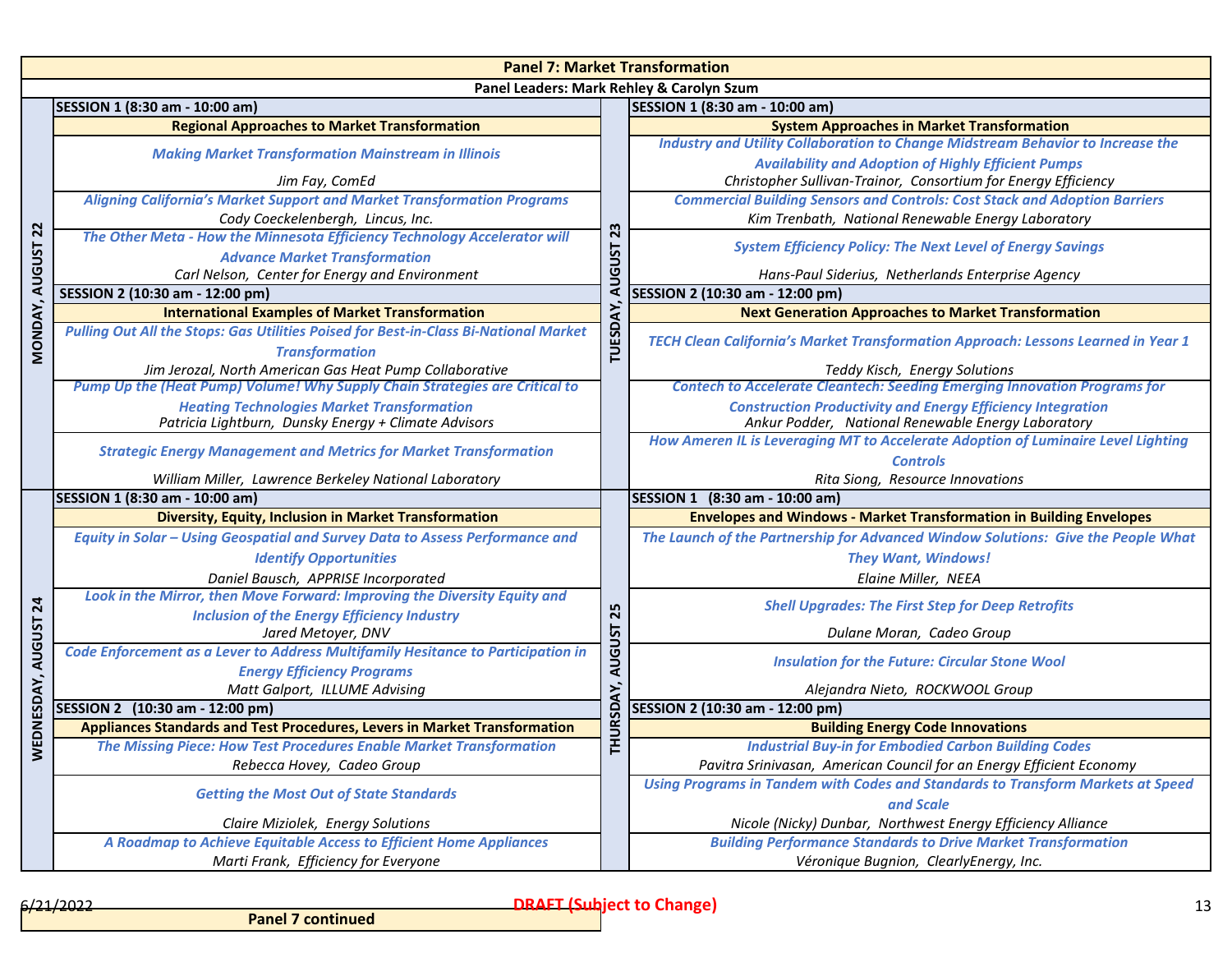|               | SESSION 1 (8:30 am - 10:00 am)                                                    |
|---------------|-----------------------------------------------------------------------------------|
|               | <b>Market Transformation as a Path to Decarbonization</b>                         |
|               | <b>Getting to Zero: The Critical Role of Efficiency</b>                           |
|               | Philippe Dunsky, Dunsky Energy + Climate Advisors                                 |
|               | The Powerful and Hidden Role Natural Gas Can Play in Decarbonization              |
|               | Allen Dusault, Franklin Energy                                                    |
| 26            | <b>Policy Onramps: Using Passive House to Accelerate Building Decarbonization</b> |
|               | Bronwyn Barry, The Passive House Network                                          |
| <b>AUGUST</b> | SESSION 2 (10:30 am - 12:00 pm)                                                   |
|               | <b>Building the Next Generation Workforce to Support Market Transformation</b>    |
|               |                                                                                   |
|               | <b>Building the Next Generation: The 20-Year Evolution of the U.S. DOE Solar</b>  |
|               | Decathlon from a Collegiate Prize to Multi-faceted Clean Energy Workforce         |
| FRIDAY,       | <b>Platform</b>                                                                   |
|               | Holly Carr, U.S. Department of Energy                                             |
|               | <b>Transforming Energy Assistance through Innovative Partnerships</b>             |
|               | Frank Rapley, Tennessee Valley Authority                                          |
|               | <b>Equitable and Actionable Clean Energy Workforce Development Toolkit</b>        |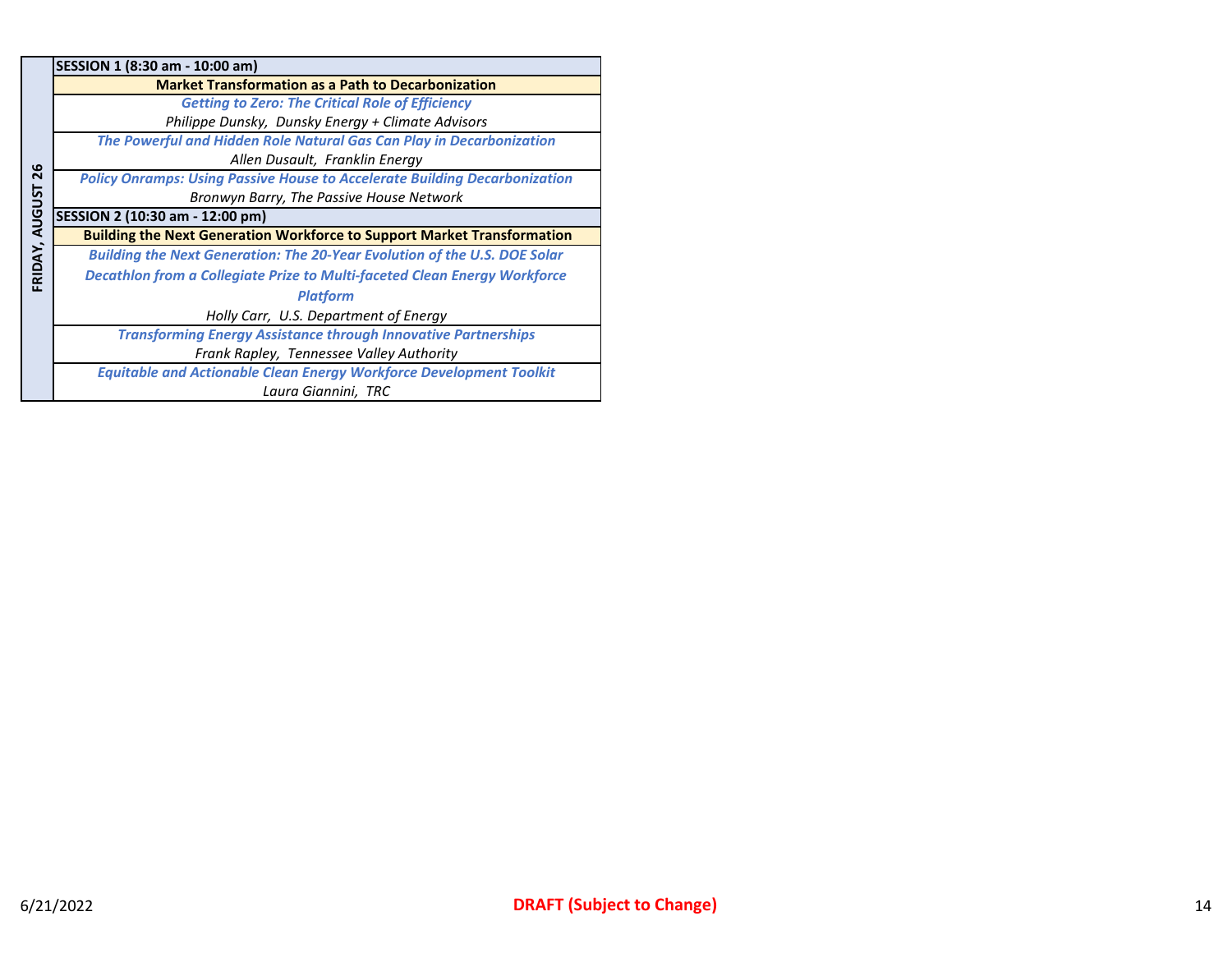|                | <b>Panel 8: Capturing Savings through Behavior</b>                                                          |                |                                                                                                                           |  |  |
|----------------|-------------------------------------------------------------------------------------------------------------|----------------|---------------------------------------------------------------------------------------------------------------------------|--|--|
|                |                                                                                                             |                | Panel Leaders: Ingo Bensch & Paty Romero-Lankao                                                                           |  |  |
|                | SESSION 1 (8:30 am - 10:00 am)                                                                              |                | SESSION 1 (8:30 am - 10:00 am)                                                                                            |  |  |
|                | <b>Electrification on the Road and in Buildings</b>                                                         |                | <b>Consumer Considerations</b>                                                                                            |  |  |
|                | <b>Effective EV Programs to Make Change Happen</b>                                                          |                | Understanding the Impact of Consumer Awareness of Utility Regulatory Framework on                                         |  |  |
|                | Katie Parkinson, Rolling Energy Resources                                                                   |                | <b>Energy Efficiency Program Participation</b><br>Nikola Glavan, National Grid                                            |  |  |
|                | A Peek at Piquing EV Owner's Interest in Off-peak Charging                                                  |                | "MEET"ing Customers Where They Are                                                                                        |  |  |
|                | Russell Meyer, Oracle/Opower                                                                                |                | Katherine Johnson, Johnson Consulting Group                                                                               |  |  |
| 22             | <b>Transformational Analysis through Behavioral Science: An Integrated Approach</b>                         | 23             |                                                                                                                           |  |  |
| <b>AUGUST</b>  | <b>Coupling Behavior, Buildings and Transportation Modeling</b>                                             |                | <b>One Size Fits None: Reaching Residential Customers in the New Normal</b>                                               |  |  |
|                | Patricia (Paty) Romero-Lankao, National Renewable Energy Laboratory                                         | <b>AUGUST</b>  | Gregory Romine, Eversource                                                                                                |  |  |
|                | SESSION 2 (10:30 am - 12:00 pm)                                                                             |                | SESSION 2 (10:30 am - 12:00 pm)                                                                                           |  |  |
|                | <b>Human-technology Interface</b>                                                                           |                | Program Development -- Behavioral Programs, Marketplaces, and Community Support                                           |  |  |
| MONDAY,        | Re-thinking Building Interface Characteristics in Senior Living Facilities: Equity and<br><b>Energy</b>     | <b>TUESDAY</b> | <b>Behavioral Programs Come of Age</b>                                                                                    |  |  |
|                | Julia Day, Washington State University                                                                      |                | Eileen Hannigan, ILLUME Advising                                                                                          |  |  |
|                | <b>Triumph of the Tweakers: Engaged Homeowners Optimizing Air Conditioning</b><br><b>Energy Use</b>         |                | <b>Utility Marketplaces Can Improve Energy Efficiency Program Uptake</b>                                                  |  |  |
|                | Kristin Heinemeier, Frontier Energy, Inc.                                                                   |                | William Hughes, Guidehouse                                                                                                |  |  |
|                | A Novel Methodology for Longitudinal Studies of Home Thermal Comfort                                        |                | Save it Forward: an Innovative Energy Pilot Lets Industrial Customers Support Their Local                                 |  |  |
|                | <b>Perception and Behavior</b>                                                                              |                | <b>Communities</b>                                                                                                        |  |  |
|                | Emily Casavant, Northeastern University                                                                     |                | Jason Snyder, Tennessee Valley Authority                                                                                  |  |  |
|                | SESSION 1 (8:30 am - 10:00 am)                                                                              |                | SESSION 1 (8:30 am - 10:00 am)                                                                                            |  |  |
|                | <b>Consumer and Market Insights about Electronics, Thermostats, and Schools</b>                             |                | <b>Electrification Continued -- Making It Happen</b>                                                                      |  |  |
|                | <b>Consumer Electronics in 2020: Ownership, Usage, and Energy Consumption amid</b><br>COVID-19              |                | <b>Electrification, Past and Present: Energy and Home Economics</b>                                                       |  |  |
|                | Bryan Urban, Fraunhofer USA Center for Manufacturing Innovation                                             |                | Kara Rodgers Marshall, Eversource Energy                                                                                  |  |  |
| 24             | <b>Long-Term Trends in Internet-Connected Thermostat Settings and Performance</b>                           |                | <b>Inspire Us: Best Practices from Community-Facing Home Electrification Campaigns</b>                                    |  |  |
|                | Abigail Daken, U.S. Environmental Protection Agency                                                         | 25             | Kristin George Bagdanov, Building Decarbonization Coalition                                                               |  |  |
| NESDAY, AUGUST | <b>School Uplift: an Inspiring Program to Save Energy in Schools of Disadvantaged</b><br><b>Communities</b> | <b>AUGUST</b>  | <b>Busy Bees: Scaling Utility Customer Action in Decarbonization</b>                                                      |  |  |
|                | Clay Hoover, Tennessee Valley Authority                                                                     |                | Samantha Caputo, Opower/Oracle                                                                                            |  |  |
|                | SESSION 2 (10:30 am - 12:00 pm)                                                                             | <b>JRSDAY,</b> | SESSION 2 (10:30 am - 12:00 pm)                                                                                           |  |  |
|                | <b>Program Development Continued - Strategic Energy Management</b>                                          |                | <b>Rates, Inducements, and Feedback</b>                                                                                   |  |  |
| <b>WED</b>     | <b>Decarbonization &amp; SEM: The Human Side of Energy Management</b>                                       | 로              | The Story Behind the Bill: User Experience Results to Support Quantitative Analysis of Bill<br><b>Salience Reductions</b> |  |  |
|                | Komal Dhankhar Kalyan, CLEAResult                                                                           |                | <b>Brett Close, TRC</b>                                                                                                   |  |  |
|                | <b>Shift and Persist. Changing Behaviors, but Do They Last?</b>                                             |                | Key Insights from Phase 4 of the California Demand Response Potential Study                                               |  |  |
|                | Sarah Monohon, Evergreen Economics                                                                          |                | Brian Gerke, Lawrence Berkeley National Laboratory                                                                        |  |  |
|                | <b>Help! COVID Ate my Program Savings!</b>                                                                  |                | Policy and Other Intelligence from the Largest NEI Database and Model Around                                              |  |  |
|                | Faith DeBolt, SBW Consulting, Inc.                                                                          |                | Leo Vasquez, Skumatz Economic Research Associates                                                                         |  |  |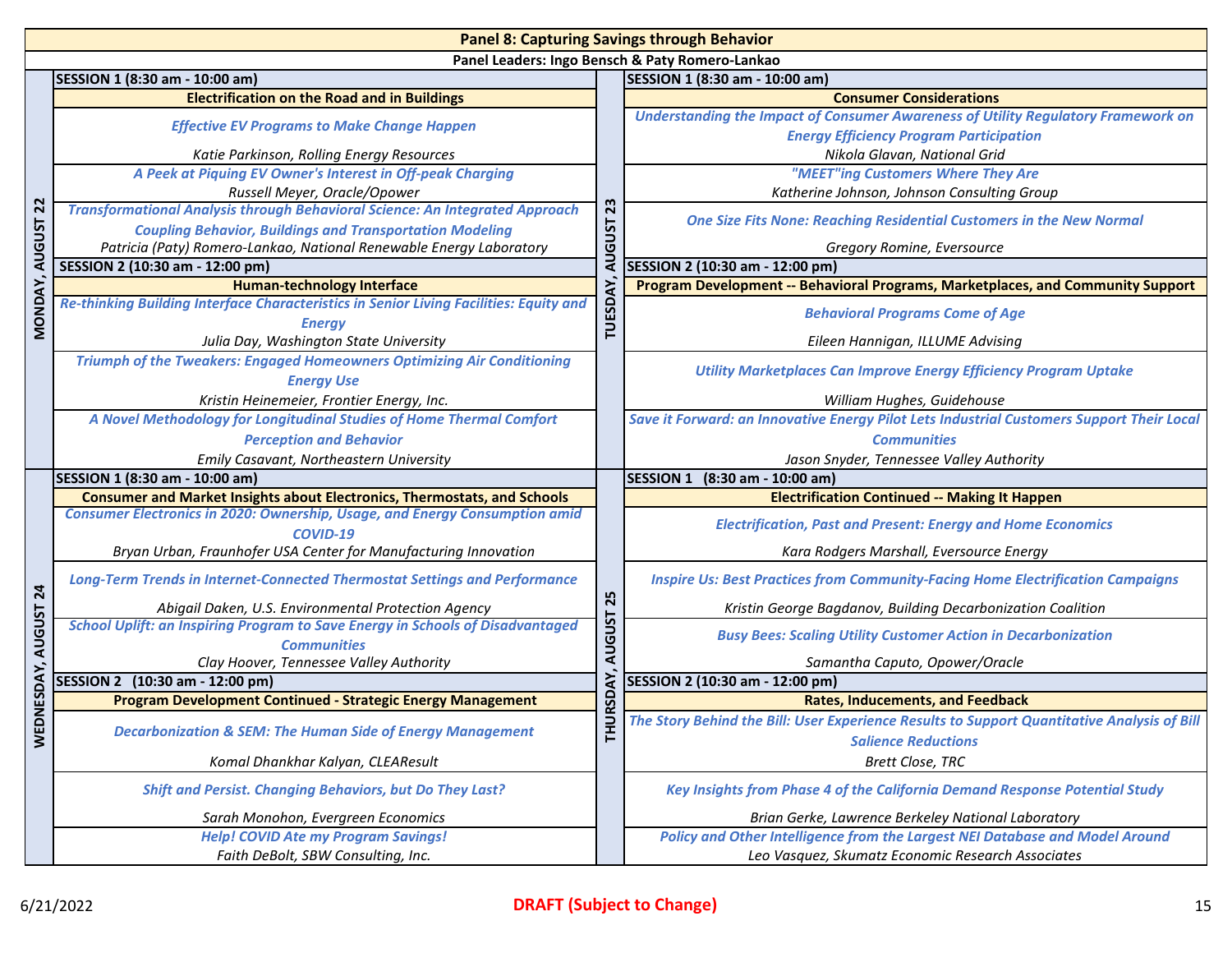|                | <b>Panel 8 continued</b>                                                      |  |  |  |
|----------------|-------------------------------------------------------------------------------|--|--|--|
|                | SESSION 1 (8:30 am - 10:00 am)                                                |  |  |  |
|                | <b>Engaging End Users Home Owners, Renters, and Industrial Facility Staff</b> |  |  |  |
|                | Do Renters and Home Buyers Care About Efficiency? Findings From Three         |  |  |  |
|                | <b>Randomized Controlled Experiments</b>                                      |  |  |  |
|                | Hannah Bastian, ACEEE                                                         |  |  |  |
|                | It's about Time: Capturing the Benefits of High Maintenance                   |  |  |  |
| 26             | Joseph St. John, DNV                                                          |  |  |  |
| FRIDAY, AUGUST | <b>Invited Speaker TBD</b>                                                    |  |  |  |
|                | SESSION 2 (10:30 am - 12:00 pm)                                               |  |  |  |
|                | <b>Program Techniques and Features</b>                                        |  |  |  |
|                | Using Contractor Engagement Data to Improve Program Efficacy and Equity       |  |  |  |
|                | Kate Rathbun, Frontier Energy                                                 |  |  |  |
|                | <b>Affordable Multifamily-Housing Occupant Experience: All-electric and</b>   |  |  |  |
|                | <b>Zero-net Energy Communities</b>                                            |  |  |  |
|                | Ashley Depew, University of California, Davis                                 |  |  |  |
|                | <b>Invited Speaker TBD</b>                                                    |  |  |  |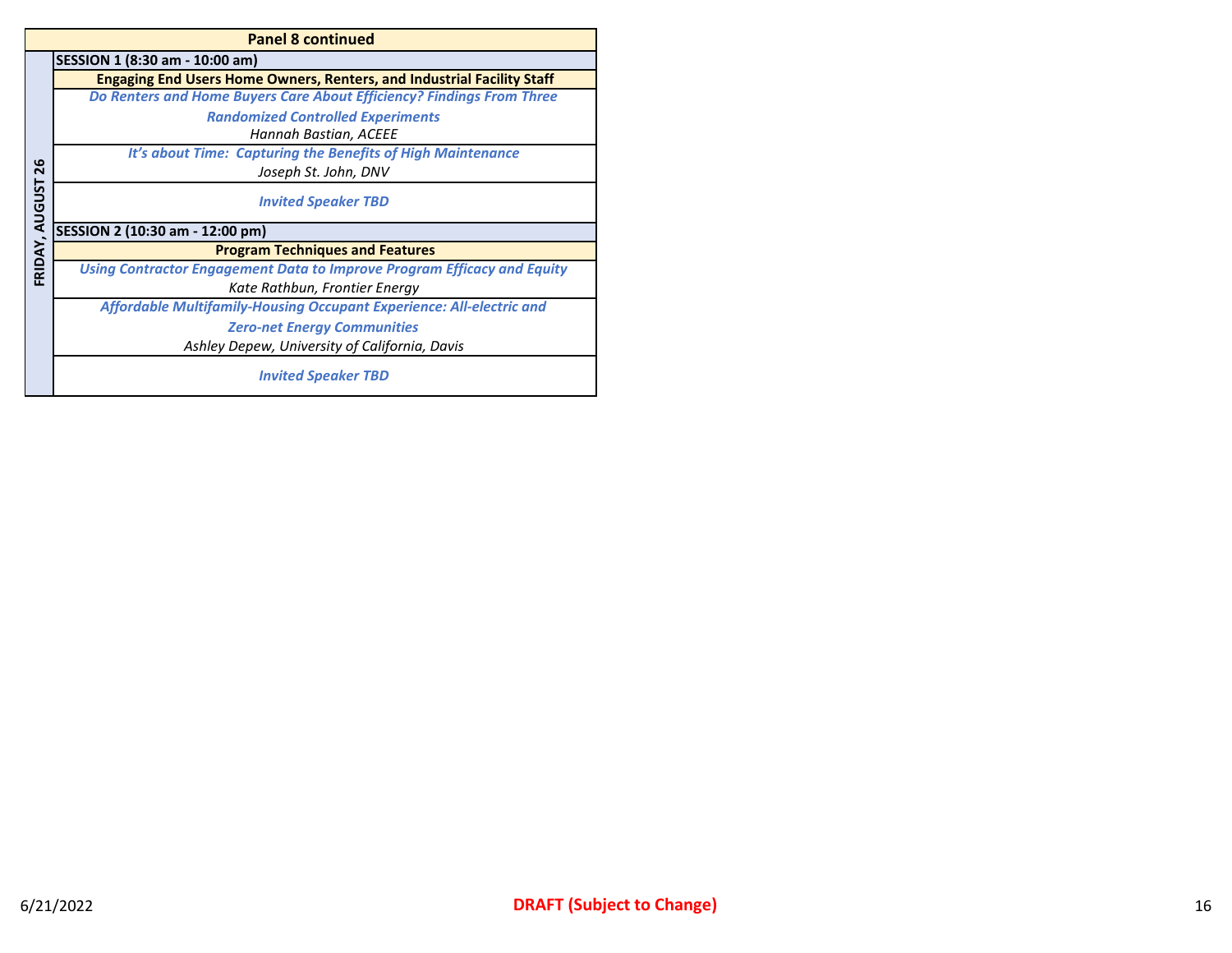|                | Panel 9: Energy Efficiency Policy: U.S. & Beyond                                                                                                                  |                                                                                     |                                                                                                       |  |  |  |
|----------------|-------------------------------------------------------------------------------------------------------------------------------------------------------------------|-------------------------------------------------------------------------------------|-------------------------------------------------------------------------------------------------------|--|--|--|
|                | Panel Leaders: Alejandra Mejia Cunningham & Joan Glickman                                                                                                         |                                                                                     |                                                                                                       |  |  |  |
|                | SESSION 1 (8:30 - 10:00 am)                                                                                                                                       |                                                                                     | SESSION 1 (8:30 - 10:00 am)                                                                           |  |  |  |
|                | <b>Equity Infused Policy: Process, Targets, Strategies</b>                                                                                                        | 23                                                                                  | <b>Building Performance Standards</b>                                                                 |  |  |  |
|                | <b>Meeting the Moment: How Public Engagement During a Pandemic Shaped</b><br><b>Planning Decisions and Priorities at Two Public Utilities in Washington State</b> |                                                                                     | A Tale of Three Cities: Reducing Emissions With Building Peformance Standards                         |  |  |  |
|                | Marti Frank, Efficiency for Everyone                                                                                                                              |                                                                                     | Travis Walter, Lawrence Berkeley National Laboratory                                                  |  |  |  |
|                | No Steps Back: Energy Equity Target Development in Massachusetts                                                                                                  |                                                                                     | Boston's Net-zero Building Emission Standard: Making a Policy That's Inclusive and<br><b>Flexible</b> |  |  |  |
| $\overline{2}$ | Alexis Washburn, Massachusetts Department of Energy Resources                                                                                                     |                                                                                     | Philip Eash-Gates, Synapse Energy Economics                                                           |  |  |  |
|                | <b>State Strategies to Benefit Underserved Communities with GHG Reduction</b>                                                                                     |                                                                                     | <b>Setting Building Performance Standards with Limited Local Data</b>                                 |  |  |  |
|                | <b>Efforts</b>                                                                                                                                                    |                                                                                     |                                                                                                       |  |  |  |
|                | Sagarika Subramanian, ACEEE                                                                                                                                       | <b>AUGUST</b>                                                                       | Marshall Duer-Bakind, Integral Group                                                                  |  |  |  |
|                | SESSION 2 (10:30 am - 12:00 pm)                                                                                                                                   |                                                                                     | SESSION 2 (10:30 am - 12:00 pm)                                                                       |  |  |  |
| MONDAY, AUGUST | <b>Measuring EE for All It's Got</b>                                                                                                                              | TUESDAY,                                                                            | Throwing Everything at the Problem: The Interaction of Codes and Other Policies                       |  |  |  |
|                | <b>Estimation of Non-Energy Impacts from Energy Efficiency</b>                                                                                                    |                                                                                     | The New Challenge for New Construction: The Intersection of Energy Codes and                          |  |  |  |
|                |                                                                                                                                                                   |                                                                                     | <b>Building Performance Standards</b>                                                                 |  |  |  |
|                | Jacqueline Berger, APPRISE                                                                                                                                        |                                                                                     | Amy Boyce, Institute for Market Transformation                                                        |  |  |  |
|                | Is Simple Better: Can Programs Get More Done by Simplifying Calculations?                                                                                         |                                                                                     | <b>Carrots and Sticks in Hot Wwater: Role of Codes and Policy in Market</b>                           |  |  |  |
|                |                                                                                                                                                                   |                                                                                     | <b>Transformation</b>                                                                                 |  |  |  |
|                | Santiago Rodriguez-Anderson, SBW Consulting                                                                                                                       |                                                                                     | Smita Gupta, New Buildings Institute                                                                  |  |  |  |
|                | Time to Update Those EULs! An Affordable Way Forward                                                                                                              | <b>Cutting through Uncertainty: Making Local Clean Energy Policy Decisions with</b> |                                                                                                       |  |  |  |
|                |                                                                                                                                                                   |                                                                                     | <b>Limited Data</b><br>Stefen Samarripas, ACEEE                                                       |  |  |  |
|                | Joevita Weah, Skumatz Economic Research Associates<br>SESSION 1 (8:30 - 10:00 am)                                                                                 |                                                                                     | SESSION 1 (8:30 - 10:00 am)                                                                           |  |  |  |
|                | Flyover No More: Non-Coastal States Leading the Way                                                                                                               |                                                                                     | <b>Soup to Nuts Design: Programs and Evaluation</b>                                                   |  |  |  |
|                | <b>Missed Opportunities - The Impacts of Recent Policies on Energy Efficiency</b>                                                                                 |                                                                                     | <b>Rewiring Energy Efficiency Programs to Better Support Electrification</b>                          |  |  |  |
|                | <b>Programs in Midwestern States</b><br>Kenji Takahashi, Synapse Energ Economics                                                                                  |                                                                                     | Leslie Nelson, UC Davis Energy Graduate Group                                                         |  |  |  |
|                | <b>Energy Efficiency, Electrification, and Decarbonization of Buildings: Recent</b>                                                                               |                                                                                     | <b>Decarbonizing Space Heating with Heat Pumps - Overcoming Deployment</b>                            |  |  |  |
| 24             | <b>Policy Advances in Colorado</b>                                                                                                                                | 25                                                                                  | <b>Challenges</b>                                                                                     |  |  |  |
|                | Justin Brant, Southwest Energy Efficiency Project                                                                                                                 |                                                                                     | Sven Mumme, U.S. Department of Energy                                                                 |  |  |  |
| <b>AUGUST</b>  | <b>TBD</b>                                                                                                                                                        | <b>AUGUST</b>                                                                       | <b>Mixing and Matching: A Review of EM&amp;V Frameworks in North America</b>                          |  |  |  |
|                |                                                                                                                                                                   |                                                                                     | Katherine Johnson, Johnson Consulting Group                                                           |  |  |  |
| DAY,           | SESSION 2 (10:30 am - 12:00 pm)                                                                                                                                   | टूं                                                                                 | SESSION 2 (10:30 am - 12:00 pm)                                                                       |  |  |  |
|                | A Trip to the Cold North                                                                                                                                          |                                                                                     | <b>Building Efficiency as Social Policy</b>                                                           |  |  |  |
| <b>WEDNES</b>  | Transitioning to Clean Heat in Cold Climates: a Systems Dynamics Pathway to<br><b>Deep Decarbonization by 2030</b>                                                | <b>THURSD</b>                                                                       | Appliance Standards, Equity and Climate Change - Issues and Opportunities                             |  |  |  |
|                | Harvey Michaels, MIT Sloan and Environmental Solutions Initiative                                                                                                 |                                                                                     | Suzanne Foster Porter, Kannah Consulting                                                              |  |  |  |
|                | It's All about the Envelope, Silly                                                                                                                                |                                                                                     | Solving the Cooling Conundrum: Promoting Affordable Access to Clean Cooling                           |  |  |  |
|                |                                                                                                                                                                   |                                                                                     | through Building Decarbonization Policy                                                               |  |  |  |
|                | Josh Quinnell, Center for Energy and Environment                                                                                                                  |                                                                                     | Becky Schaaf, VEIC                                                                                    |  |  |  |
|                | The Gas Utility of the Future Is Here, and It Looks Like This                                                                                                     |                                                                                     | <b>Shaping the Future of Equity in Energy Efficiency</b>                                              |  |  |  |
|                | Morgan Hood, VGS                                                                                                                                                  |                                                                                     | Crystal Johnson, Integrative Sustainability & Environmental Solutions                                 |  |  |  |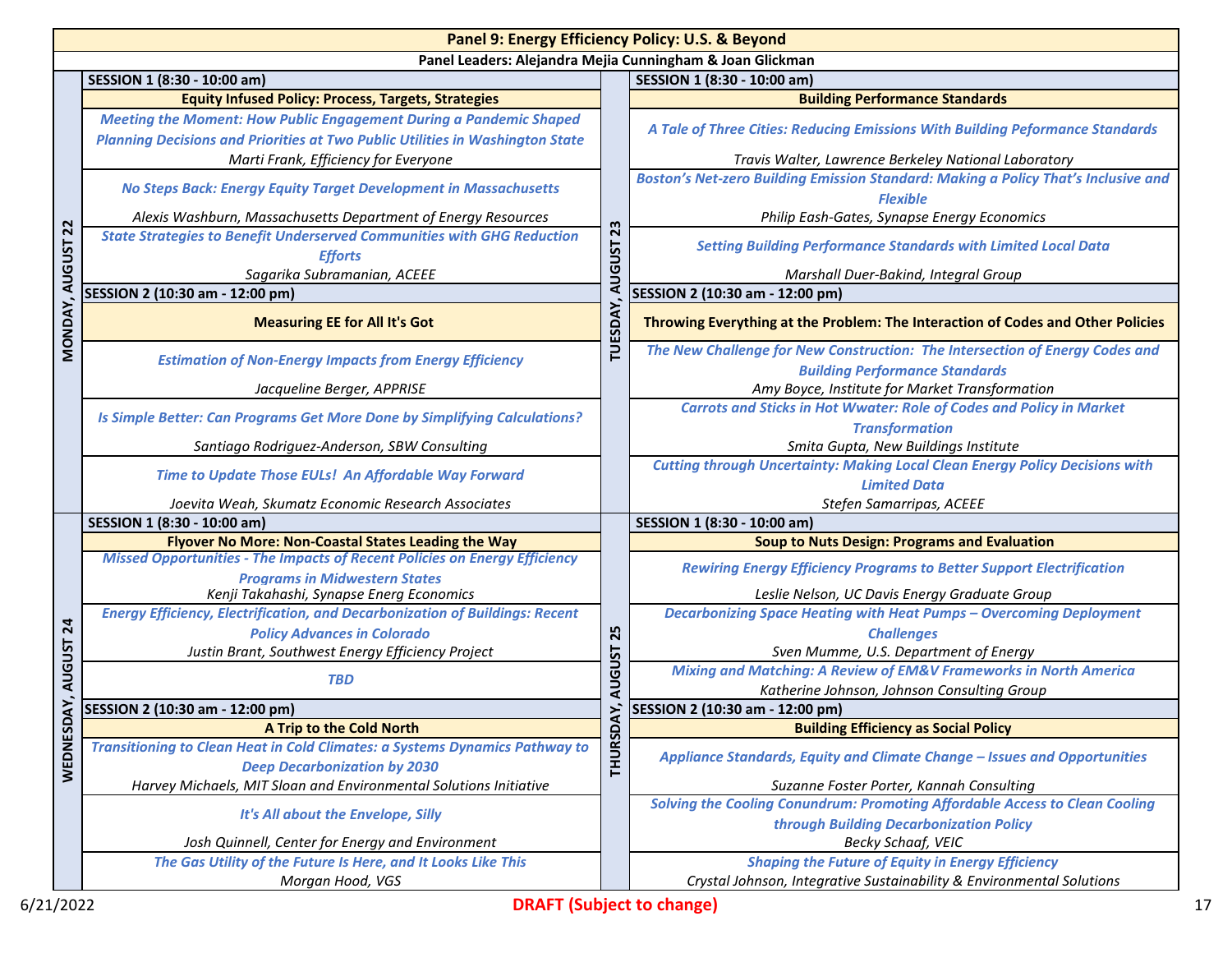|                | <b>Panel 9 continued</b>                                                               |  |  |  |
|----------------|----------------------------------------------------------------------------------------|--|--|--|
|                | SESSION 1 (8:30 - 10:00 am)                                                            |  |  |  |
|                | The Whole Shabang: All of the New Construction Tools                                   |  |  |  |
|                | Theme and Variations - The IECC as an Expandable Code                                  |  |  |  |
|                | Duane Jonlin, Seattle Department of Construction and Inspections                       |  |  |  |
|                | <b>Scaling up Low-carbon and Climate-resilient Buildings through Industrialized</b>    |  |  |  |
|                | <b>Construction: a Global Comparison</b>                                               |  |  |  |
|                | Jingjing Zhang, Lawrence Berkeley National Laboratory                                  |  |  |  |
| 26             | <b>Build Back Better through Advanced Building Construction: How a "Whole of</b>       |  |  |  |
|                | <b>Government" Strategy to Modernize Construction can Decarbonize Buildings,</b>       |  |  |  |
|                | Adam Hasz, U.S. Department of Energy Building Technologies Office                      |  |  |  |
|                | SESSION 2 (10:30 am - 12:00 pm)                                                        |  |  |  |
|                | Saving the Best for Last: Friday Grab Bag!                                             |  |  |  |
| FRIDAY, AUGUST | <b>How Does Home Energy Score Affect Home Value and Mortgage Performance?</b>          |  |  |  |
|                | Margaret Pigman, Lawrence Berkeley National Laboratory                                 |  |  |  |
|                | <b>Capturing the Reliability and Resilience Benefits of Energy Efficiency in Power</b> |  |  |  |
|                | <b>System Planning</b>                                                                 |  |  |  |
|                | Natalie Mims Frick, Lawrence Berkeley National Laboratory                              |  |  |  |
|                | The Chilling Effects of Administrative Burden on Efficiency Policy Uptake:             |  |  |  |
|                | <b>Examining the Case of Federal ESAs</b>                                              |  |  |  |
|                | Alex Newkirk, Lawrence Berkeley National Laboratory                                    |  |  |  |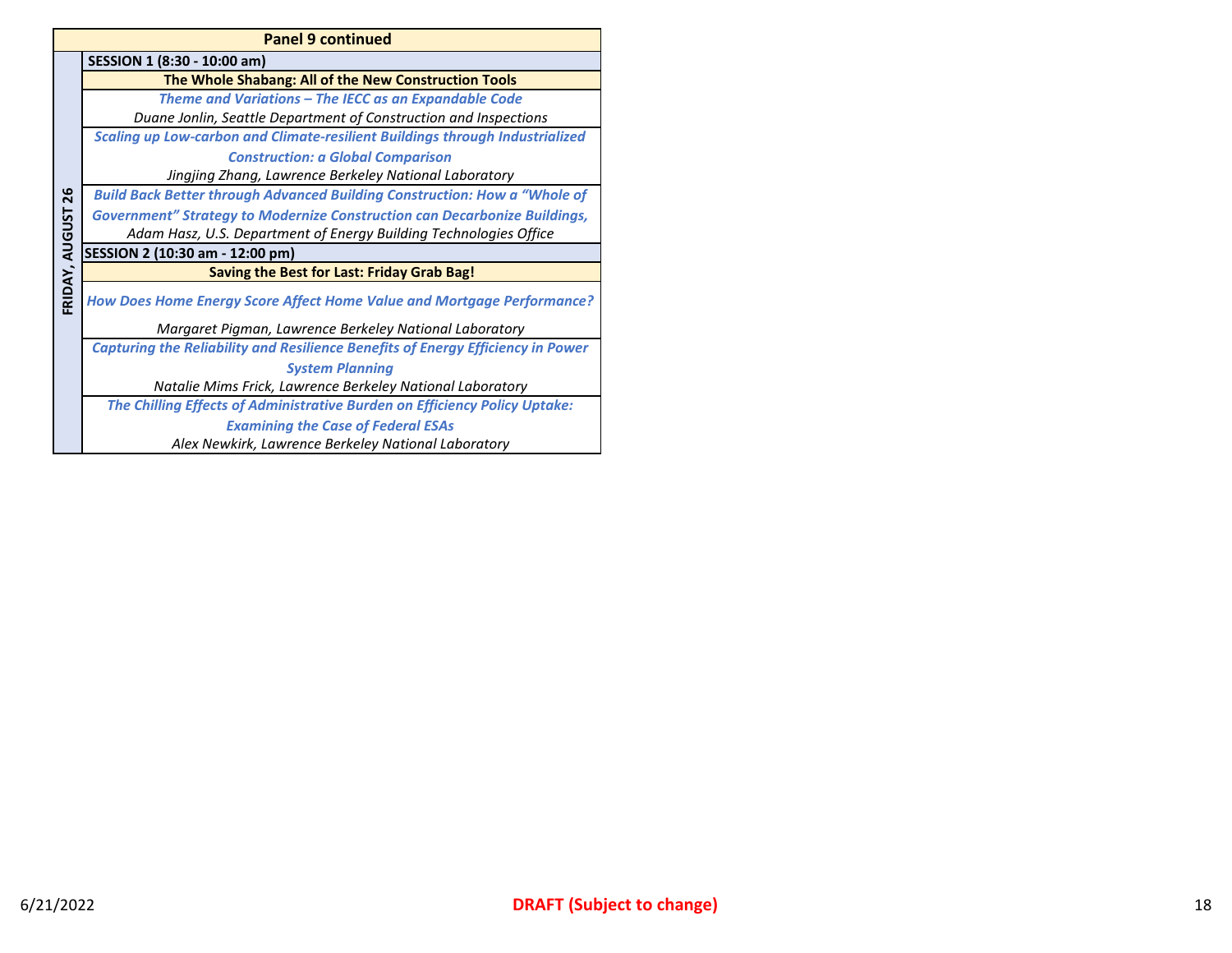|                | <b>Panel 10: New Construction from Codes to Net Zero</b>                                        |                     |                                                                                                             |  |  |  |
|----------------|-------------------------------------------------------------------------------------------------|---------------------|-------------------------------------------------------------------------------------------------------------|--|--|--|
|                | Panel Leaders: Rob Salcido & Scott Hackel                                                       |                     |                                                                                                             |  |  |  |
|                | SESSION 1 (8:30 am - 10:00 am)                                                                  |                     | SESSION 1 (8:30 am - 10:00 am)                                                                              |  |  |  |
|                | <b>Compliance is Key to Impact</b>                                                              |                     | Manufacturing Our Way to Zero Zero with lindustrialized Construction                                        |  |  |  |
|                | <b>Energy Performance of New Low-Rise Multifamily Buildings in the United States</b>            |                     | Research, Development, Demonstration, and Deployment Efforts on Integrating Energy                          |  |  |  |
|                |                                                                                                 |                     | <b>Efficiency Strategies with Industrialized Construction</b>                                               |  |  |  |
|                | Robert Davis, Ecotope, Inc.                                                                     |                     | Ankur Podder, National Renewable Energy Laboratory                                                          |  |  |  |
|                | <b>Compliance in the Cornhusker State: Nebraska's Energy Code Support Program</b>               |                     | Lessons Learned on the Journey to Bring Zero Energy Modular to Scale                                        |  |  |  |
|                | Karin Gredvig, Midwest Energy Efficiency Alliance                                               |                     | Alison Donovan, VEIC                                                                                        |  |  |  |
| $\overline{2}$ | Delineate the Implementation of Residential Building Energy Codes in India                      | 23                  | Off-site Construction in an On-site regulatory world: Streamlining the Path to Decarbonized<br><b>Homes</b> |  |  |  |
| <b>AUGUST</b>  | Shatakshi Suman, Alliance for an Energy Efficient Economy                                       | <b>AUGUST</b>       | Ian Blanding, Pacific Northwest National Laboratory                                                         |  |  |  |
|                | SESSION 2 (10:30 am - 12:00 pm)                                                                 |                     | SESSION 2 (10:30 am - 12:00 pm)                                                                             |  |  |  |
| MONDAY,        | The Electric Transition: Examining Impacts as We Move toward Electriified                       | TUESDAY,            | The Present Reality and Future Hopes for Zero Carbon Buildings                                              |  |  |  |
|                | <b>Homes</b>                                                                                    |                     |                                                                                                             |  |  |  |
|                | <b>Turning the Wrenches of Beneficial Electrification: Understanding HVAC</b>                   |                     | <b>Convincing Clients to Make Zero a Reality--Views from the Design and Construction</b>                    |  |  |  |
|                | <b>Contractor Decision-Making</b>                                                               |                     | <b>Community</b>                                                                                            |  |  |  |
|                | Joe Van Clock, Apex Analytics, Inc.                                                             |                     | Julia Sullivan, National Renewable Energy Laboratory                                                        |  |  |  |
|                | How Low Can You (Economically) Go? Finding the Least-Cost Path to Net Zero                      |                     | The Present and Future of Decarbonizing through Electrification in Commercial Buildings in                  |  |  |  |
|                | <b>New Homes</b>                                                                                |                     | the Midwest                                                                                                 |  |  |  |
|                | Brian Greenfield, Eversource                                                                    |                     | Scott Hackel, Slipstream                                                                                    |  |  |  |
|                | <b>Estimating Energy and Greenhouse Gas Impacts in All-Electric Residential New</b>             |                     | <b>Driving Decarbonization with Codes</b>                                                                   |  |  |  |
|                | <b>Construction</b>                                                                             |                     |                                                                                                             |  |  |  |
|                | Collin Elliott, Verdant Associates<br>SESSION 1 (8:30 am - 10:00 am)                            |                     | Sean Denniston, New Buildings Institute<br>SESSION 1 (8:30 am - 10:00 am)                                   |  |  |  |
|                | <b>Equity in New Construction</b>                                                               |                     | <b>New Approaches for New Housing</b>                                                                       |  |  |  |
|                | <b>Sharing What's Already Shared - Findings from Common Spaces in Multifamily</b>               |                     |                                                                                                             |  |  |  |
|                | <b>Buildings</b>                                                                                |                     | <b>Benefits of Passive Houses to the California Electric Grid</b>                                           |  |  |  |
|                | Jenny Hughes, Evergreen Economics                                                               |                     | Kessie Aseivkova, Opinion Dynamics Corporation                                                              |  |  |  |
|                | <b>Falling Short: Does Energy Code Compliance and Enforcement Vary by Income?</b>               |                     | Advanced Energy-Efficient and Fire-Resistive Envelope Systems Utilizing Vacuum Insulation                   |  |  |  |
| 24             |                                                                                                 |                     | for Manufactured Homes                                                                                      |  |  |  |
|                | Ian Blanding, Pacific Northwest National Laboratory                                             |                     | Kaushik Biswas, Gas Technology Institute                                                                    |  |  |  |
| <b>AUGUST</b>  | <b>Scaling Up Passive House New Construction Multifamily: The Massachusetts</b><br><b>Story</b> | AUGUST 25           | Prescriptive Approach for Achieving Energy Efficiency in India's Upcoming Housing                           |  |  |  |
| ÀY,            | Beverly Craig, Massachusetts Clean Energy Center                                                | $\overline{\Sigma}$ | Dharini Sridharan, Alliance for an Energy Efficient Economy                                                 |  |  |  |
|                | SESSION 2 (10:30 am - 12:00 pm)                                                                 |                     | SESSION 2 (10:30 am - 12:00 pm)                                                                             |  |  |  |
|                | <b>Manufactured or Modularized Homes of the Future</b>                                          |                     | Looking Forward: Pondering the Next Generation of Codes, Act 1                                              |  |  |  |
| WEDNESD        | <b>Cost-effective HVAC Improvements in New Manufactured Homes</b>                               | <b>THURSD/</b>      | <b>Cracking the Code to EV Readiness in New Buildings</b>                                                   |  |  |  |
|                | David Chasar, FSEC Energy Research Center                                                       |                     | Peter Banwell, EPA Energy Star Program                                                                      |  |  |  |
|                | A Scalable Method for Decarbonizing Modular Building Solutions                                  |                     | <b>Embodied Carbon Building Codes: Are We Ready?</b>                                                        |  |  |  |
|                | Zoe Kaufman, National Renewable Energy Laboratory                                               |                     | Nora Esram, ACEEE                                                                                           |  |  |  |
|                |                                                                                                 |                     | Incentive Measure to Codes and Standards: A Timeless Idea that Deserves a Fresh Look                        |  |  |  |
|                | <b>TBD</b>                                                                                      |                     | Amy Boyce, Energy Solutions                                                                                 |  |  |  |
|                | 6/21/2022                                                                                       |                     | <b>DRAFT (Subject to change)</b><br>19                                                                      |  |  |  |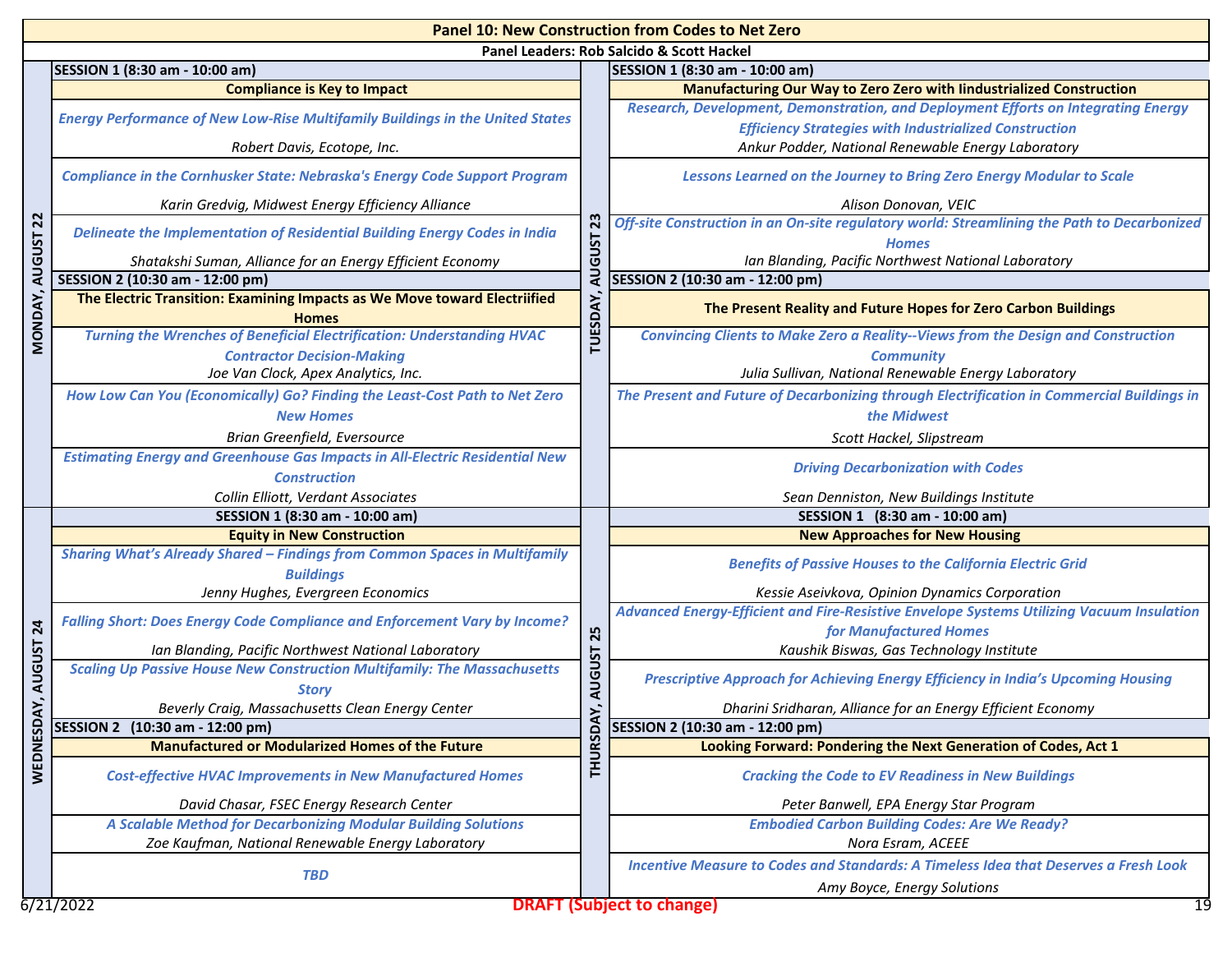|                | <b>Panel 10 continued</b>                                                        |  |  |  |
|----------------|----------------------------------------------------------------------------------|--|--|--|
|                | SESSION 1 (8:30 am - 10:00 am)                                                   |  |  |  |
|                | <b>Looking Forward: Pondering the Next Generation of Codes, Act 2</b>            |  |  |  |
|                | DOE's Zero Energy Ready Home Program: Getting Builders from Code to Net Zero     |  |  |  |
|                | and Beyond                                                                       |  |  |  |
|                | Theresa Gilbride, Pacific Northwest National Laboratory                          |  |  |  |
| 26             | <b>Future of California Energy Code: Where Do We Go After 2022?</b>              |  |  |  |
|                | Rahul Athalye, NORESCO                                                           |  |  |  |
|                | <b>Tradeoff Analysis - Envelope vs Equipment and Renewable Energy Generation</b> |  |  |  |
|                | Rob Salcido, Pacific Northwest National Laboratory                               |  |  |  |
|                | SESSION 2 (10:30 am - 12:00 pm)                                                  |  |  |  |
| FRIDAY, AUGUST | <b>OPEN SESSION</b>                                                              |  |  |  |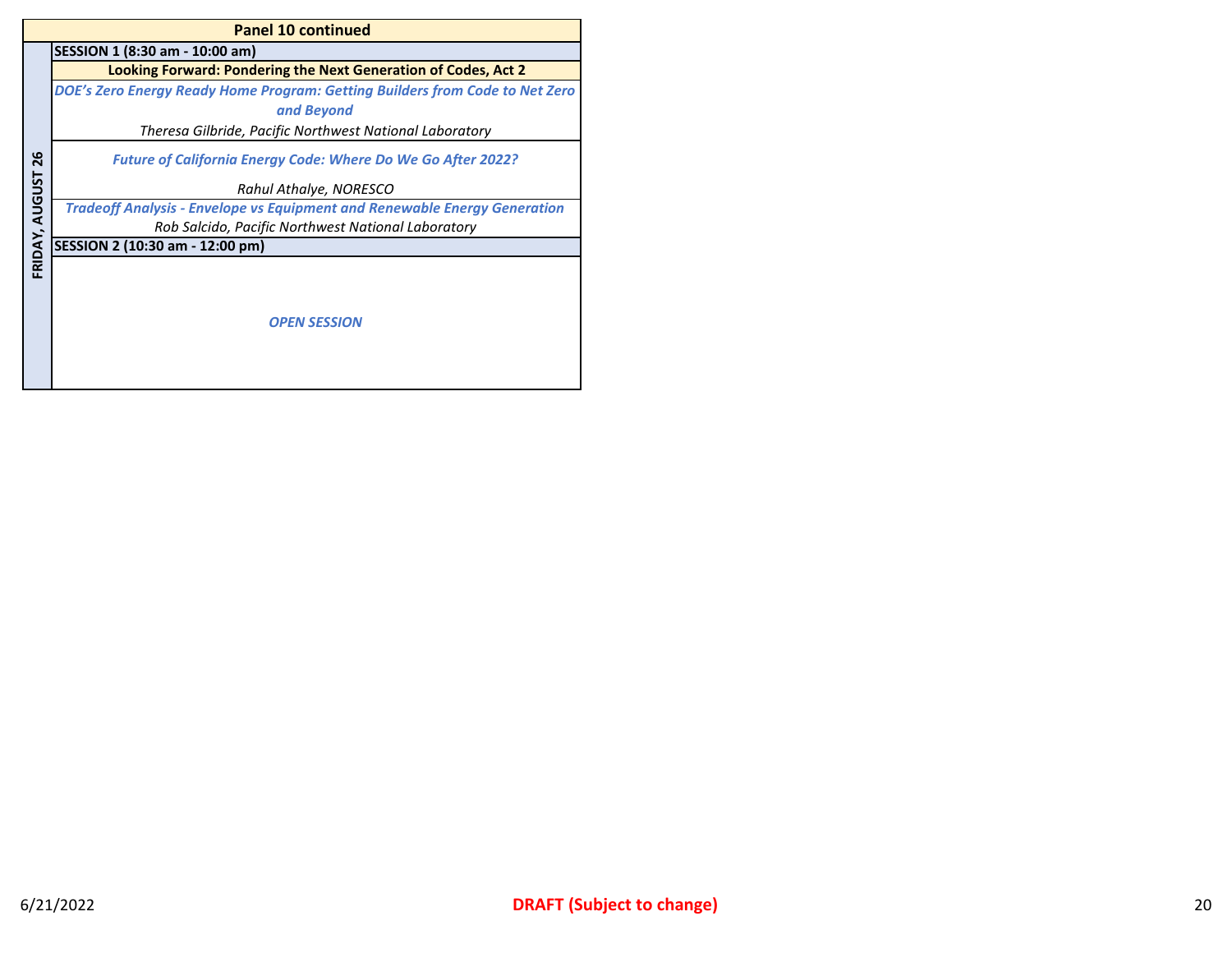|                 | <b>Panel 11: Resilient, Sustainable Communities</b>                                                                                 |                                                                                       |                                                                                                                                                    |  |  |  |
|-----------------|-------------------------------------------------------------------------------------------------------------------------------------|---------------------------------------------------------------------------------------|----------------------------------------------------------------------------------------------------------------------------------------------------|--|--|--|
|                 | Panel Leaders: Eliza Hotchkiss & Madeline Salzman                                                                                   |                                                                                       |                                                                                                                                                    |  |  |  |
|                 | SESSION 1 (8:30 - 10:00 am)                                                                                                         |                                                                                       | SESSION 1 (8:30 - 10:00 am)                                                                                                                        |  |  |  |
|                 | Delivering Resilience & Its Benefits to Those That Need It Most                                                                     |                                                                                       | Not Your Average Back Up Generator: Resilience Without the Emissions                                                                               |  |  |  |
|                 | <b>Nationally-Distributed Job Creation &amp; Economic Benefits of US Energy Efficiency and</b><br><b>Infrastructure Investments</b> |                                                                                       | <b>Building Decarbonization Policies in the Midwest</b>                                                                                            |  |  |  |
|                 | John Laitner, Economic and Human Dimensions Research Associates                                                                     |                                                                                       | Alison Lindburg, Midwest Energy Efficiency Alliance                                                                                                |  |  |  |
|                 | Decarbonizing the Building Sector: A Human-centered Study Focused on Small/light<br><b>Commercial Building Energy Equity</b>        |                                                                                       | <b>Decarbonization in Climate Resilience Planning</b>                                                                                              |  |  |  |
|                 | Chrissi Antonopoulos, Pacific Northwest National Laboratory                                                                         |                                                                                       | Alison Delgado, Pacific Northwest National Laboratory                                                                                              |  |  |  |
| 22              | <b>Can Building Electrification Bring Resilience to Low Income Communities?</b>                                                     | 23<br><b>AUGUST</b>                                                                   | Resilience, Emissions, and Costs of Various Residential Space Heating Technologies                                                                 |  |  |  |
|                 | Heather Rosenberg, ARUP                                                                                                             |                                                                                       | Imran Sheikh, Institute for Energy Studies at Western Washington                                                                                   |  |  |  |
|                 | SESSION 2 (10:30 am - 12:00 pm)                                                                                                     |                                                                                       | SESSION 2 (10:30 am - 12:00 pm)                                                                                                                    |  |  |  |
| MONDAY, AUGUST  | <b>Lessons Learned &amp; Best Practices for Resilient Communities</b>                                                               | <b>TUESDAY</b>                                                                        | I Get Knocked Down, I Get Up Again: Resilience, Recovery, and Passive Survivability                                                                |  |  |  |
|                 | <b>Keeping the Lights On: The Oakland EcoBlock Community Electrification and</b>                                                    |                                                                                       | <b>Valuing Risky Business: A Novel Approach to Measure Building Energy Resilience</b>                                                              |  |  |  |
|                 | Microgrid Improves Health, Comfort and Resilience in an Urban Neighborhood                                                          |                                                                                       | <b>Under Extreme Temperature-Power Outage Events</b>                                                                                               |  |  |  |
|                 | Amy Dryden, Association for Energy Affordability                                                                                    |                                                                                       | Michael Reiner, U.S. Department of Energy                                                                                                          |  |  |  |
|                 | Set-up for Success: Lessons Learned from Governments in Implementing Effective<br><b>Clean Energy Programs</b>                      |                                                                                       | <b>Weathering the Storm: Microgrid Feasibility Studies for Municipal Applications</b>                                                              |  |  |  |
|                 | Amanda Dewey, ACEEE                                                                                                                 |                                                                                       | Maddie Koolbeck, Slipstream                                                                                                                        |  |  |  |
|                 | <b>Costs and Benefits of Energy Efficiency Policies for Existing Buildings</b>                                                      | <b>California Community College Addresses Wildfire Related Outages with Microgrid</b> |                                                                                                                                                    |  |  |  |
|                 |                                                                                                                                     |                                                                                       | <b>Demonstration Project</b>                                                                                                                       |  |  |  |
|                 | David Ribeiro, ACEEE                                                                                                                |                                                                                       | Demetra Tzamaras, Center for Sustainable Energy                                                                                                    |  |  |  |
|                 | SESSION 1 (8:30 - 10:00 am)                                                                                                         |                                                                                       | SESSION 1 (8:30 - 10:00 am)                                                                                                                        |  |  |  |
|                 | <b>Accounting for Resilience and Sustainability in Policy</b>                                                                       |                                                                                       | <b>Rule #1: Be Prepared</b>                                                                                                                        |  |  |  |
|                 | <b>Building Codes Driving Climate Mitigation and Adaptation</b>                                                                     |                                                                                       | <b>Incorporating Climate Change Scenarios into Risk-informed Resilience Planning</b>                                                               |  |  |  |
|                 | Joseph Sollod, International Code Council                                                                                           |                                                                                       | Hannah Rabinowitz, Pacific Northwest National Laboratory                                                                                           |  |  |  |
|                 | <b>New Indices for Sustainability in the Face of Climate Change</b>                                                                 |                                                                                       | <b>Integrating Resilience into Sustainability Programs Guidelines and Tools</b>                                                                    |  |  |  |
| $\overline{24}$ | David Goldstein, Natural Resources Defense Council<br><b>Energy vs. Carbon: Jurisdictions and Utilities Align Metrics</b>           | 25                                                                                    | Elizabeth Kutschke, Center for Sustainable Building Research<br>Designing for Zero Energy and Zero Carbon on a Multi-Building Scale Using URBANopt |  |  |  |
| <b>AUGUST</b>   | Rohini Srivastava, ACEEE                                                                                                            |                                                                                       | Zahara Fallahi, University of Colorado, Boulder                                                                                                    |  |  |  |
|                 | <b>AUGUST</b><br>SESSION 2 (10:30 am - 12:00 pm)                                                                                    |                                                                                       | SESSION 2 (10:30 am - 12:00 pm)                                                                                                                    |  |  |  |
| DAY,            | We Are Who We've Been Waiting For: Leading in Small & Rural Communities                                                             | XY,                                                                                   | The Role of Cities in Resilience and Sustainability                                                                                                |  |  |  |
| WEDNES          | <b>Building Advanced Energy Communities, One Community At a Time</b>                                                                | <b>THURSD</b>                                                                         | Tracking City Progress towards International Emissions Targets for the Buildings Sector                                                            |  |  |  |
|                 | Jenaro Bugarin, The Energy Coalition                                                                                                |                                                                                       | Alexander Jarrah, ACEEE                                                                                                                            |  |  |  |
|                 | Resilient, Rural, and Revolutionary: Salisbury Square's Direct Current Affordable<br><b>Microgrid Community</b>                     |                                                                                       | The Assessment of the Results of Covenant of Mayors for Climate and Energy Initiative                                                              |  |  |  |
|                 | Peter Schneider, VEIC                                                                                                               |                                                                                       | Paolo Bertoldi, European Commission                                                                                                                |  |  |  |
|                 | <b>Local Government's Role in Community Based Energy Resiliency</b>                                                                 |                                                                                       | How Denver Passed its Ambitious New Building Performance Standard, and How Your<br><b>City Can Too</b>                                             |  |  |  |
|                 | Cody Coeckelenbergh, Lincus Inc<br><b>DRAFT (Subject to change)</b><br>6/21/2022                                                    |                                                                                       | Christine Brinker, Southwest Energy Efficiency Project                                                                                             |  |  |  |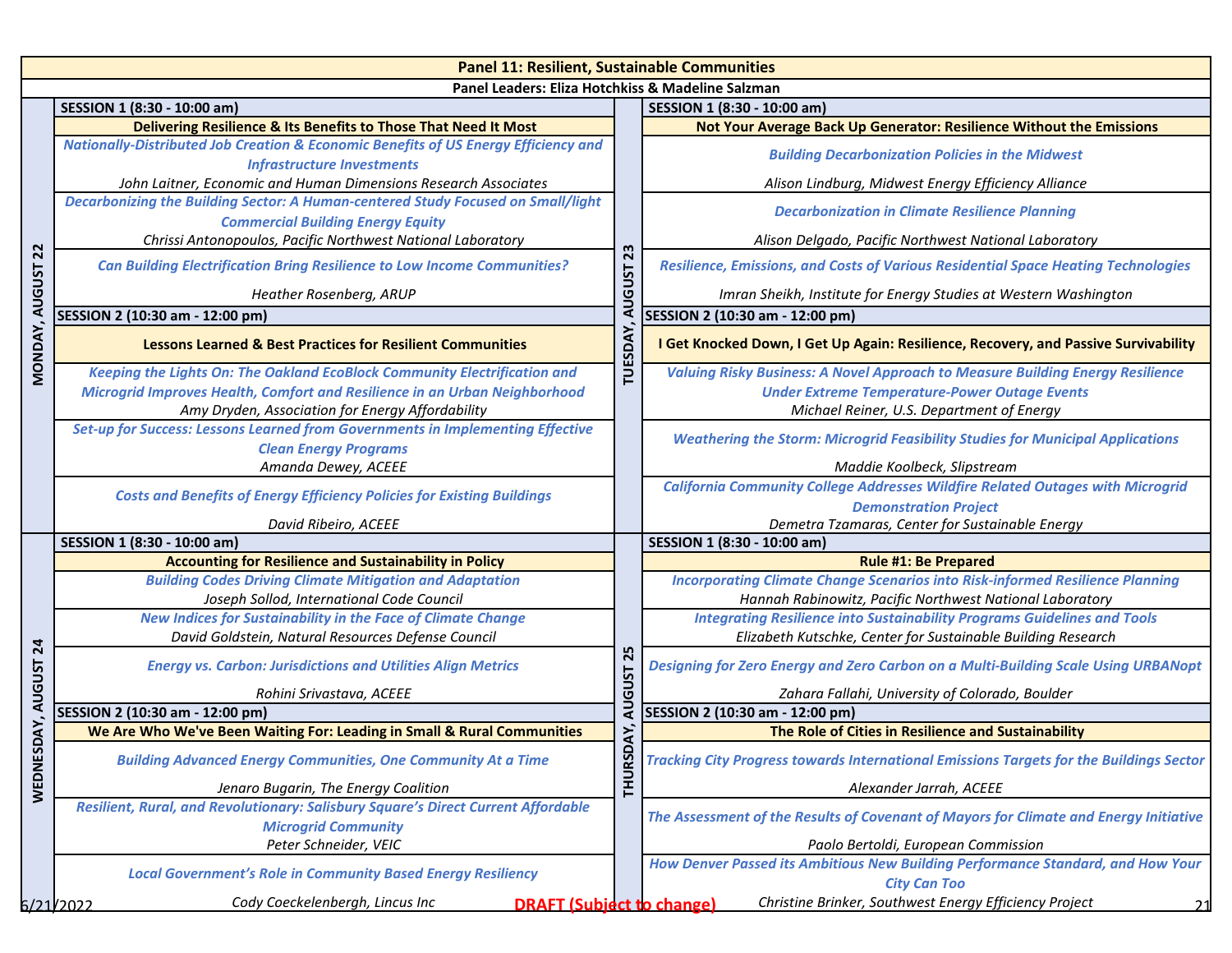|                | <b>Panel 11 continued</b>                                                              |  |  |  |  |
|----------------|----------------------------------------------------------------------------------------|--|--|--|--|
|                | SESSION 1 (8:30 - 10:00 am)                                                            |  |  |  |  |
|                | <b>Making the Technology Work Better for All of Us</b>                                 |  |  |  |  |
|                | Come on Down and Play the Price is Riight! What Do You Bid for Keeping the Lights      |  |  |  |  |
|                | On?                                                                                    |  |  |  |  |
|                | Jean Shelton, Verdant Associates                                                       |  |  |  |  |
|                | <b>Controlled Environmental Agriculture: Growing Local Food, Capturing Carbon with</b> |  |  |  |  |
| 26             | <b>Flexible Onsite Power and Advanced Controls</b>                                     |  |  |  |  |
|                | Thomas Bourgeois, Pace University Energy & Climate Center                              |  |  |  |  |
|                | Towards a More Responsive, Resilient, and Equitable Power System Using the Cable       |  |  |  |  |
|                | <b>TV Network</b>                                                                      |  |  |  |  |
|                | Sunhee Baik, Lawrence Berkeley National Laboratory                                     |  |  |  |  |
| FRIDAY, AUGUST | SESSION 2 (10:30 am - 12:00 pm)                                                        |  |  |  |  |
|                |                                                                                        |  |  |  |  |
|                |                                                                                        |  |  |  |  |
|                |                                                                                        |  |  |  |  |
|                | <b>OPEN SESSION</b>                                                                    |  |  |  |  |
|                |                                                                                        |  |  |  |  |
|                |                                                                                        |  |  |  |  |
|                |                                                                                        |  |  |  |  |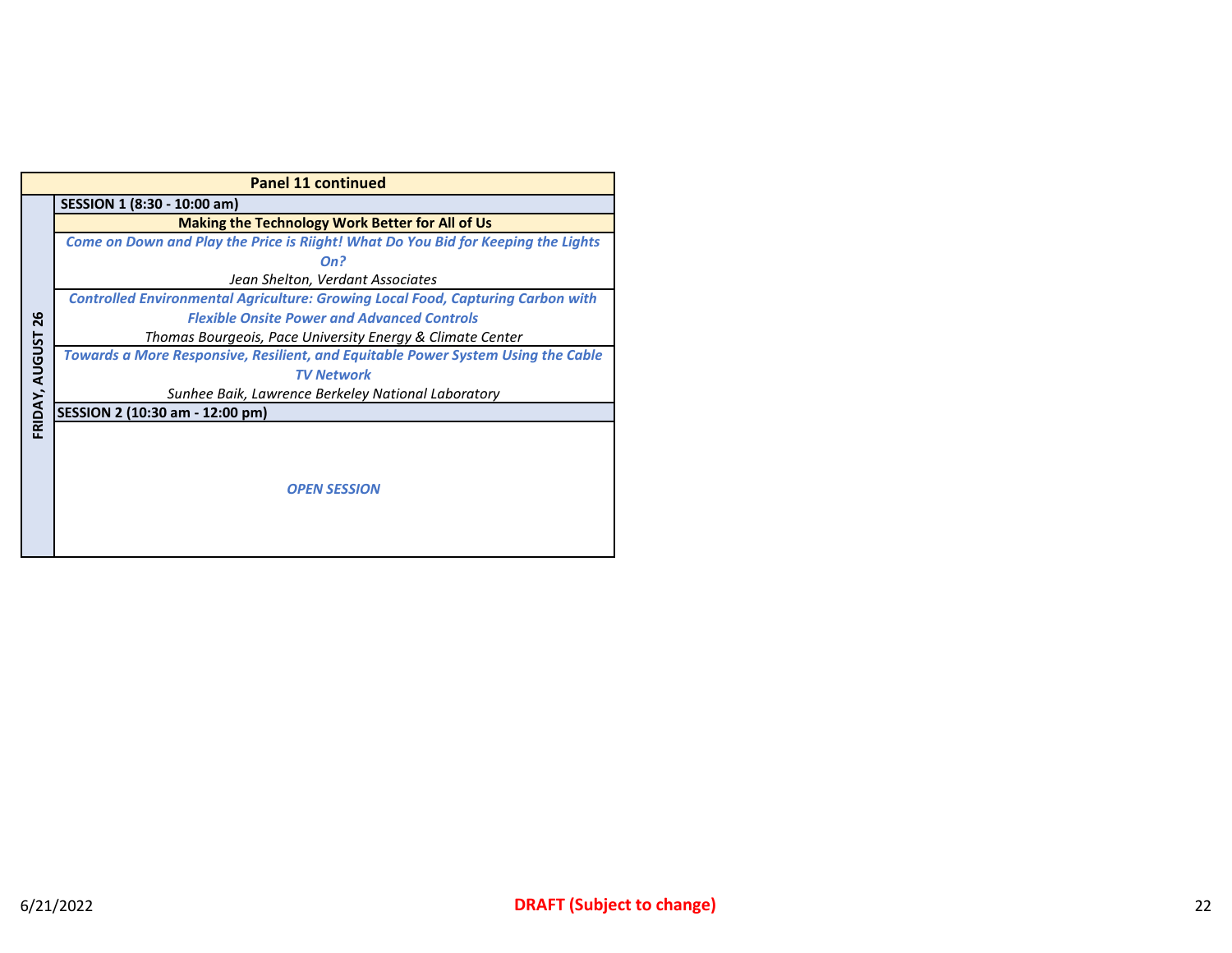|                  | <b>Panel 12: Smart and Grid-Interactive Buildings</b>                                                              |                      |                                                                                                           |  |  |  |
|------------------|--------------------------------------------------------------------------------------------------------------------|----------------------|-----------------------------------------------------------------------------------------------------------|--|--|--|
|                  | <b>Panel Leaders: Paul Mathew &amp; Therese Peffer</b>                                                             |                      |                                                                                                           |  |  |  |
|                  | SESSION 1 (8:30 am - 10:00 am)                                                                                     |                      | SESSION 1 (8:30 am - 10:00 am)                                                                            |  |  |  |
|                  | The Big Picture: Policy Design and Analysis                                                                        |                      | <b>Heat Pumps and More</b>                                                                                |  |  |  |
|                  | Making Grid-Interactive Efficient Buildings a "Win" for Both Customers and Utilities                               |                      | <b>Engaging Contractors: a Critical Partner to Realize the Load Shifting Potential of</b><br><b>HPWHs</b> |  |  |  |
|                  | Andrew Satchwell, Lawrence Berkeley National Laboratory                                                            |                      | Emily Kehmeier, Energy Solutions                                                                          |  |  |  |
|                  | Large-scale Simulation of Regional Demand Flexibility Implementation and Customer                                  |                      | Field Study of Grid-connected Heat Pump Water Heaters in the Southeast U.S. -                             |  |  |  |
|                  | <b>Economic Impact</b>                                                                                             |                      | <b>The Next Right Thing</b>                                                                               |  |  |  |
|                  | Hayden Reeve, Pacific Northwest National Laboratory                                                                |                      | Joshua Butzbaugh, Pacific Northwest National Laboratory                                                   |  |  |  |
| <b>AUGUST 22</b> | Towards an Equitable Grid-Interactive Efficient Building Landscape: Visualizing Technology                         | AUGUST <sub>23</sub> | Decarbonization Impact of Grid-Interactive Efficient Buildings - An Affordable                            |  |  |  |
|                  | <b>Adoption in the State of New York</b>                                                                           |                      | <b>Housing Use Case</b>                                                                                   |  |  |  |
|                  | Danielle Preziuso, Stevens Insitute of Technology                                                                  |                      | Agatha Kazdan, Electric Power Research Institute                                                          |  |  |  |
|                  | SESSION 2 (10:30 am - 12:00 pm)                                                                                    |                      | SESSION 2 (10:30 am - 12:00 pm)                                                                           |  |  |  |
| MONDAY,          | <b>Metrics and Ratings</b>                                                                                         | <b>TUESDAY</b>       | <b>Data Analytics</b>                                                                                     |  |  |  |
|                  | <b>GridFlex: Introducing Metrics to Benchmark Building-grid Interactivity</b>                                      |                      | A Multi-level Load Shape Clustering and Disaggregation Approach to                                        |  |  |  |
|                  |                                                                                                                    |                      | <b>Characterize Patterns of Energy Consumption Behavior</b>                                               |  |  |  |
|                  | Kevin Carbonnier, New Buildings Insitute                                                                           |                      | Samanvitha Murthy, Lawrence Berkeley National Laboratory                                                  |  |  |  |
|                  | <b>RESNET Load Flexibility Task Group: Developing Ratings that Incentivize Demand</b>                              |                      | At Long Last: Realizing the Promise of Non-intrusive Load Monitoring                                      |  |  |  |
|                  | <b>Responsive Buildings and a Cleaner Grid</b>                                                                     |                      |                                                                                                           |  |  |  |
|                  | David Goldstein, NRDC                                                                                              |                      | Jennifer McWilliams, DNV                                                                                  |  |  |  |
|                  | <b>Methodology for Modeling Savings for Home Energy Management Systems</b>                                         |                      | <b>Towards a Stronger Foundation: Digitizing Commercial Buildings with Brick to</b>                       |  |  |  |
|                  |                                                                                                                    |                      | <b>Enable Portable Advanced Applications</b>                                                              |  |  |  |
|                  | Robert Hendron, Frontier Energy                                                                                    |                      | Carlos Duarte Roa, University of California, Berkeley                                                     |  |  |  |
|                  | SESSION 1 (8:30 am - 10:00 am)                                                                                     |                      | SESSION 1 (8:30 am - 10:00 am)                                                                            |  |  |  |
|                  | <b>People and Process: Stakeholder Engagement</b>                                                                  |                      | Where the Rubber Meets the Rroad: Case Studies and Field Studies                                          |  |  |  |
|                  | <b>Smart Home Energy Monitoring: Data-Driven Opportunities and Customer Engagement</b>                             |                      | <b>Field Study Demonstrates Financial and Grid Benefits of EV Bidirectional Charging</b>                  |  |  |  |
|                  | Amalia Hicks, Cadmus                                                                                               |                      | Daniel Real, Advanced Energy                                                                              |  |  |  |
|                  | Trust, Competence, and Innovation: Understanding Customers' Energy and Smart Home                                  |                      | <b>Demand Response Capabilities of Refrigerated Warehouses: Experiences in</b>                            |  |  |  |
|                  | <b>Brand Perceptions</b>                                                                                           |                      | <b>Practical Implementation</b>                                                                           |  |  |  |
| $\overline{a}$   | Beth Karlin, See Change Institute                                                                                  | 25                   | Ammi Amarnath, EPRI                                                                                       |  |  |  |
| <b>AUGUST</b>    | Cyber-Physical-Social Digital Platform for Microgrids (CPSDPM): Addressing Design Gaps                             |                      | Real-time Carbon Emission Responsive Electric Vehicle Charging Control for                                |  |  |  |
|                  | for Historically Underserved Communities                                                                           | <b>AUGUST</b>        | <b>Decarbonization</b>                                                                                    |  |  |  |
|                  | Ashok Das, SunMoksha Power Private Ltd.                                                                            |                      | Jing Wang, National Renewable Energy Laboratory                                                           |  |  |  |
| DAY,             | SESSION 2 (10:30 am - 12:00 pm)                                                                                    | <b>XX</b>            | SESSION 2 (10:30 am - 12:00 pm)                                                                           |  |  |  |
|                  | <b>Integrating Storgage, PV and Load Management</b>                                                                |                      | <b>HVAC Controls Optimization</b>                                                                         |  |  |  |
| WEDNES           | <b>Battery Energy Storage Systems and PV/Battery Microgrid Applications for Buildings</b>                          | <b>THURSD</b>        | <b>Evaluating the Performance of HVAC Optimal Control Based on Real-time Floor-</b>                       |  |  |  |
|                  |                                                                                                                    |                      | by-floor Occupancy Data                                                                                   |  |  |  |
|                  | David Kaneda, IDeAs Consulting<br>SunDial Integration of Building Load Management, Solar PV, and Energy Storage to |                      | Guanjing Lin, Lawrence Berkeley National Laboratory                                                       |  |  |  |
|                  | <b>Support the Electric Grid: Lessons from a Field Pilot</b>                                                       |                      | <b>Unsupervised Learning for Detecting VAV Anomalies in Commercial Buildings</b>                          |  |  |  |
|                  | Matt Kromer, Fraunhofer USA                                                                                        |                      | Hao Huang, Buildings Alive                                                                                |  |  |  |
|                  | Solar+ Optimizer: Integrated Control of Solar, Batteries, and Flexible Loads for Small                             |                      | A Low Cost Centralized HVAC Control Ssystem Solution for Energy Savings, Load                             |  |  |  |
|                  | <b>Commercial Buildings</b>                                                                                        |                      | <b>Shedding, and limproved Maintenance</b>                                                                |  |  |  |
|                  | 6/21/2022<br>Lazlo Paul, Lawrence Berkeley National Laboratory <b>DRAFT (Subject to change)</b>                    |                      | 23<br>Nicolas Fauchier-Magnan, University of California, Davis                                            |  |  |  |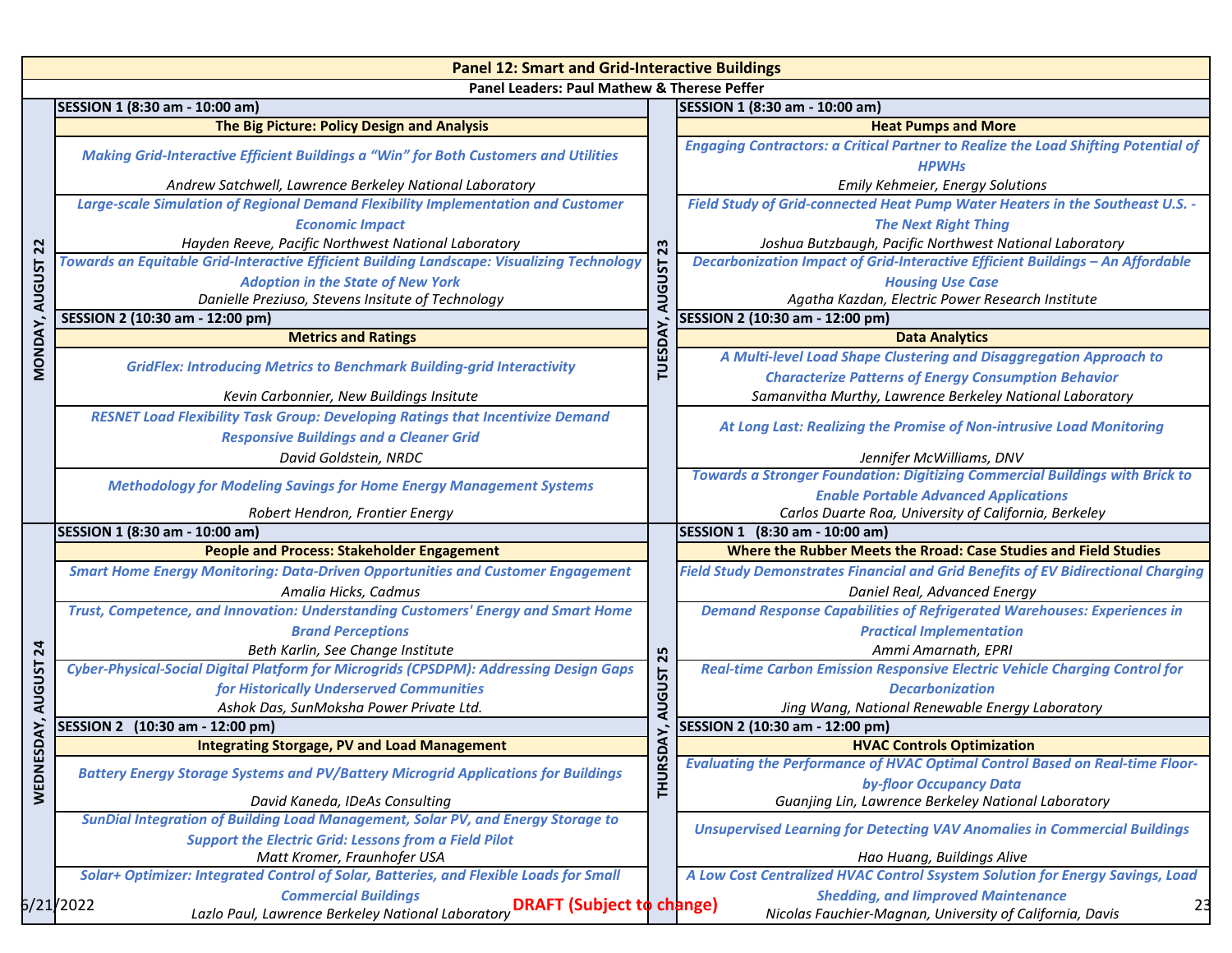|                | <b>Panel 12 continued</b>                                                                      |  |  |  |
|----------------|------------------------------------------------------------------------------------------------|--|--|--|
|                | SESSION 1 (8:30 am - 10:00 am)                                                                 |  |  |  |
|                | <b>Load Flexibility: New Frontiers</b>                                                         |  |  |  |
|                | <b>Retargeting Demand Response for Carbon Positive Flexible Buildings</b>                      |  |  |  |
|                | Craig Roussac, Buildings Alive                                                                 |  |  |  |
|                | <b>Accelerating Load Flexibility with the California Flex Hub and Automated Price Response</b> |  |  |  |
| 26             | Mary Ann Piette, Lawrence Berkeley National Laboratory                                         |  |  |  |
| FRIDAY, AUGUST | <b>Impact and Incentives for Load Management Strategies in Multifamily Buildings</b>           |  |  |  |
|                | Mark Frankel, Ecotope                                                                          |  |  |  |
|                | SESSION 2 (10:30 am - 12:00 pm)                                                                |  |  |  |
|                | <b>The Smarts in Components and Controls</b>                                                   |  |  |  |
|                | <b>Enhancing the Role of Plug Loads in Grid-Interactive Buildings Using Smart Plugs</b>        |  |  |  |
|                | Yao-Jung Wen, Energy Solutions                                                                 |  |  |  |
|                | <b>Cloud-Control of Legacy Building Automation System: A Case Study</b>                        |  |  |  |
|                | Anand Krishnan Prakash, Lawrence Berkeley National Laboratory                                  |  |  |  |
|                | When Smart Thermostats are Dumb: Lessons Learned from Evaluating Eight Advanced                |  |  |  |
|                | <b>Thermostats</b>                                                                             |  |  |  |
|                | Therese Peffer, UC Berkeley                                                                    |  |  |  |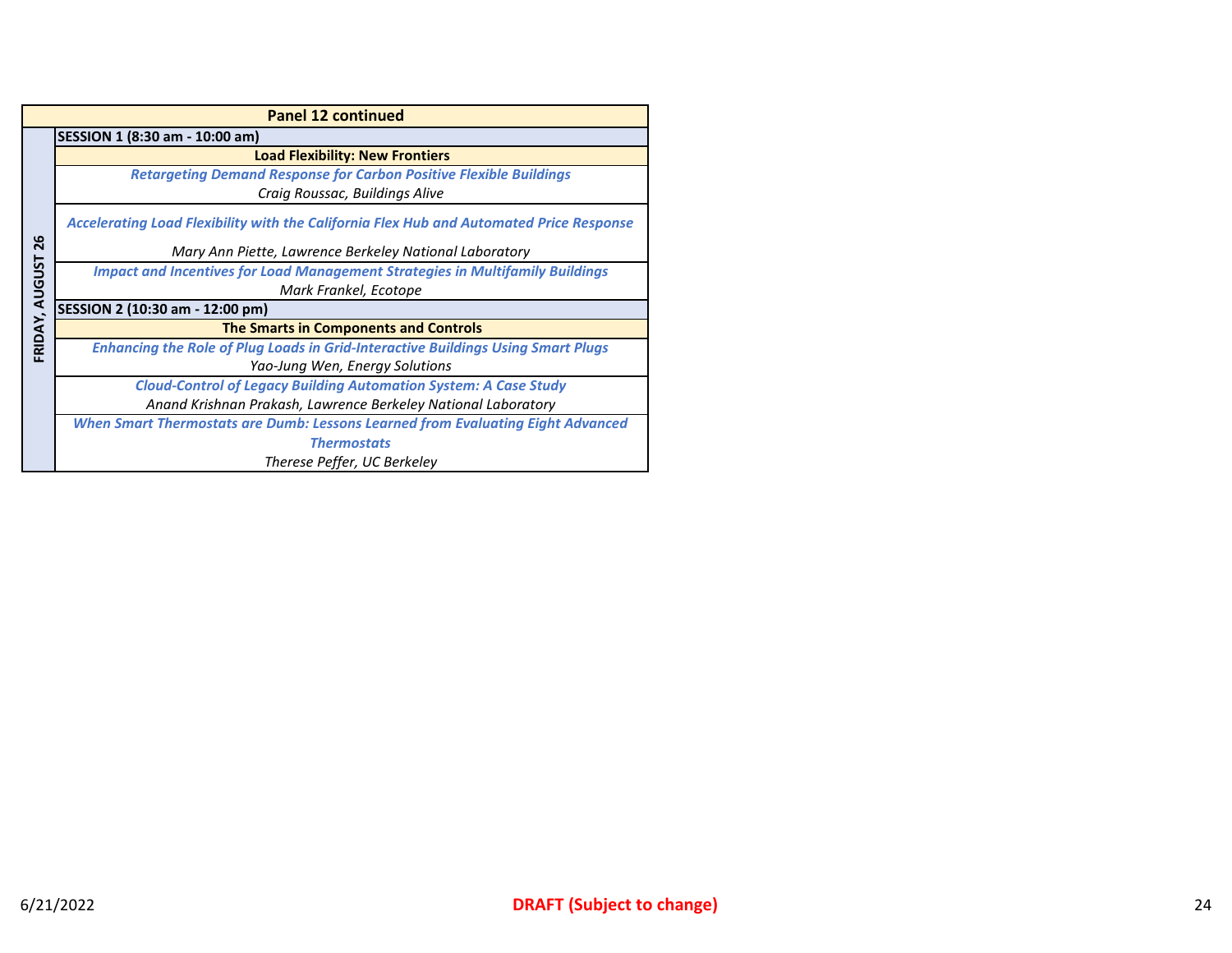| <b>Panel 13: Energy Efficiency and Equity</b>                    |                                                                                                                                    |                                        |                                                                                                                                                            |  |
|------------------------------------------------------------------|------------------------------------------------------------------------------------------------------------------------------------|----------------------------------------|------------------------------------------------------------------------------------------------------------------------------------------------------------|--|
| Panel Leaders: Jacqui Patterson, Rachel Scheu, & Jennifer Somers |                                                                                                                                    |                                        |                                                                                                                                                            |  |
|                                                                  | SESSION 1 (8:30 am - 10:00 am)                                                                                                     |                                        | SESSION 1 (8:30 am - 10:00 am)                                                                                                                             |  |
|                                                                  | <b>Extreme Heat/Cold &amp; Climate Change's Disparate Impacts</b>                                                                  |                                        | <b>Transformative Policy</b>                                                                                                                               |  |
|                                                                  | <b>Severe Weather, Building Efficiency, Resilience, and Human Mortality</b>                                                        |                                        | <b>Equity Provisions in Illinois' Climate and Equitable Jobs Act</b>                                                                                       |  |
|                                                                  | Mark Weimar, Pacific Northwest National Laboratory                                                                                 |                                        | Delmar Gillus, Elevate                                                                                                                                     |  |
|                                                                  | How Does the Urban Heat Island Effect Intensified by Climate Change Affect<br><b>Disadvantaged Communities?</b>                    |                                        | <b>Fighting for Energy Equity in MA: Frontline Resistance and Legal Reforms</b>                                                                            |  |
| $\overline{2}$                                                   | Rui Wang, National Renewable Energy Laboratory                                                                                     | 23                                     | Sarah Dooling, Massachusetts Climate Action Network                                                                                                        |  |
| MONDAY, AUGUST                                                   | <b>Invited TBD</b>                                                                                                                 | <b>AUGUST</b><br>ÀY.<br><b>TUESD</b>   | First to Reside, Last to Receive Retrofits: Funding and Policies Preventing Tribal<br><b>Efficiency</b><br>Lilli Garza, Midwest Energy Efficiency Alliance |  |
|                                                                  | SESSION 2 (10:30 am - 12:00 pm)                                                                                                    |                                        | SESSION 2 (10:30 am - 12:00 pm)                                                                                                                            |  |
|                                                                  | <b>Equitable Builidng Decarbonization and Focus on Residents</b>                                                                   |                                        | How Are We Measuring Success? Changing the Frame in Energy Efficiency Metrics.                                                                             |  |
|                                                                  | <b>Decarbonization Retrofits for Affordable Housing: A Chicago Case Study</b><br>Abby Francisco, Elevate                           |                                        | <b>Realizing Equitable Community-based Climate and Clean Energy Investments</b><br>Angelina Benson-Glanz, Elevate                                          |  |
|                                                                  | <b>Equitable Electrification: Helping Gas Customers Electrify Without Increasing Their</b><br><b>Short-Term or Long-Term Costs</b> |                                        | <b>The Power for Change: Energy Policy and Racial Equity</b>                                                                                               |  |
|                                                                  | Emily Levin, VEIC                                                                                                                  |                                        | TBD                                                                                                                                                        |  |
|                                                                  | <b>Energy Efficiency to Preserve Affordable Rental Housing in Minneapolis</b><br>Rebecca Olsen, Center for Energy and Environment  |                                        | <b>TBD</b>                                                                                                                                                 |  |
|                                                                  | SESSION 1 (8:30 am - 10:00 am)                                                                                                     |                                        | SESSION 1 (8:30 am - 10:00 am)                                                                                                                             |  |
|                                                                  | <b>Redlining, Gentrification and Energy Insecrity</b>                                                                              | 25<br><b>AUGUST</b><br><b>THURSDAY</b> | <b>Community-Led Decarbonization Solutions</b>                                                                                                             |  |
|                                                                  | <b>Driving Displacement: Energy's Role in Urban Gentrification</b>                                                                 |                                        | <b>Nominated for Elevating Equity in a Supporting Role: Energy Efficiency!</b>                                                                             |  |
|                                                                  | Manogna Mantripragada, Greenlink Analytics                                                                                         |                                        | Dan Streit, Slipstream                                                                                                                                     |  |
|                                                                  | <b>Energy Efficiency, Land Use, and Equity</b>                                                                                     |                                        | <b>Elevating the Voice of Rural Communities: Real-World Strategies and Solutions for</b><br><b>Equitable Decarbonization and Resiliency Planning</b>       |  |
|                                                                  | Joanna Gubman, Urban Environmentalists                                                                                             |                                        | Courtney Henderson, See Change Institute                                                                                                                   |  |
| <b>NEDNESDAY, AUGUST 24</b>                                      | Who's Energy Insecure? Results from the 2020 Residential Energy Consumption<br><b>Survey (RECS)</b>                                |                                        | Uplifting the Voices of Climate and Environmental Justice Community Leaders                                                                                |  |
|                                                                  | Carolyn Hronis, U.S. Energy Information Administration                                                                             |                                        | Angelina Benson-Glanz, Elevate                                                                                                                             |  |
|                                                                  | SESSION 2 (10:30 am - 12:00 pm)                                                                                                    |                                        | SESSION 2 (10:30 am - 12:00 pm)                                                                                                                            |  |
|                                                                  | <b>Making the Case for Building Electrification</b>                                                                                |                                        | <b>Decarbonization, Housing and Economic Benefits</b>                                                                                                      |  |
|                                                                  | Nothing For Us, Without Us: What Do Households of Color Actually Want (And What                                                    |                                        | <b>Integrating Housing, Workforce, Health and Energy Equity in Building Decarbonization</b>                                                                |  |
|                                                                  | are Their Landlords Willing to Do)?                                                                                                |                                        | in Los Angeles, California                                                                                                                                 |  |
|                                                                  | Hal Nelson, Portland State University                                                                                              |                                        | Augustin Cabrera, Los Angeles Alliance for a New Economy (LAANE)                                                                                           |  |
|                                                                  | <b>Aligning Incentives to Achieve Equity in Building Electrification</b>                                                           |                                        | Where to Target LMI Electrification Upgrades: Gaining Insights from New York Housing<br><b>Data</b>                                                        |  |
|                                                                  | Glenn Schatz, BlocPower                                                                                                            |                                        | Dale Kructhin, Guidehouse                                                                                                                                  |  |
|                                                                  | <b>Choose Your Own Adventure: Funding the Decarbonization of Under-resourced</b>                                                   |                                        | <b>Urban Building Energy Modeling to Target Energy Efficiency Retrofits for Equitable</b>                                                                  |  |
|                                                                  | <b>Residential Buildings</b>                                                                                                       |                                        | <b>Community Emissions Reduction Planning</b>                                                                                                              |  |
|                                                                  | Bridgett Neely, Firefely Energy Consulting                                                                                         |                                        | Zachary Berzolla, Massachusetts Institute of Technology                                                                                                    |  |